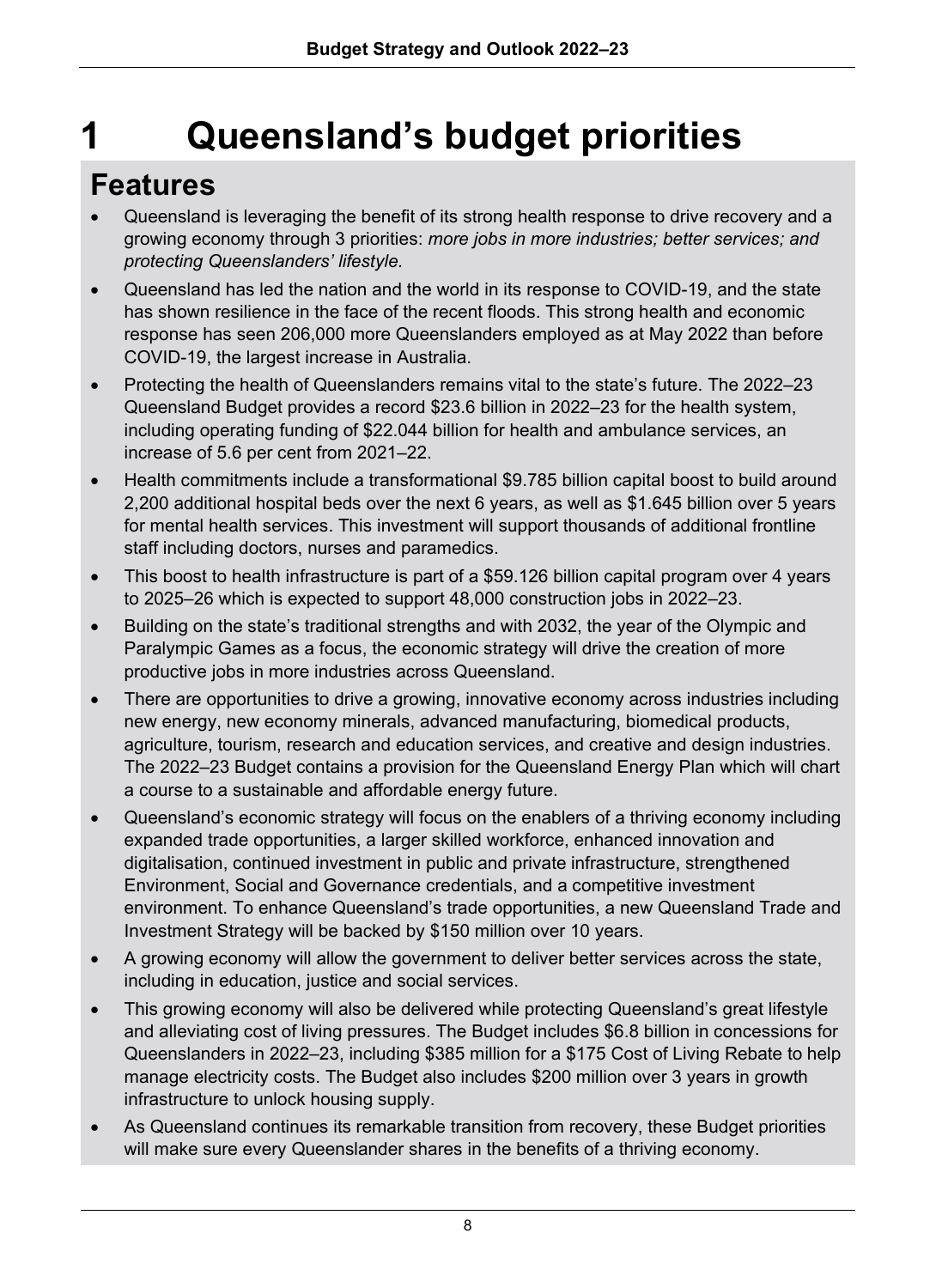# **1.1 Advancing Queensland's health system**

As Queensland continues to transition from recovery, the 2022–23 Queensland Budget still puts the health of Queenslanders first.

Like in many parts of the world, the Queensland healthcare system is facing unprecedented challenges including rising presentations to emergency departments, forced postponement of non-urgent elective surgeries in response to COVID-19 surges and a redirection of available public hospital beds into COVID-19 dedicated wards.

The government is continuing to provide record investments in the health system to meet these unprecedented challenges and ensure the delivery of first-class health services to Queenslanders.

# **Box 1.1 Increasing health expenditure**

Queensland continues to experience very strong ongoing demand for public hospital services such as emergency departments, mental health, specialist outpatients and elective surgery. Data for the period June 2015 to June 2021 indicates the number of admitted hospitalisations in Queensland's public hospitals has increased by 40 per cent, at an annual average growth rate of 5.8 per cent.

Despite these demands, Queensland's health performance remains strong, supported by record health budgets, with a focus on recruiting frontline staff, meeting increased demand for health services, and continuing to protect the state from COVID-19.

Since 2015–16, Queensland Health's operating budget has increased from \$14.183 billion to \$22.044 billion in the 2022–23 Queensland Budget. Faced with responding to the COVID-19 pandemic, the government has grown the Queensland Health budget by over 19 per cent over the last 3 years.

This investment has focused on supporting the health frontline by employing more staff in Queensland Health and the Queensland Ambulance Service. Between March 2015 and March 2022:

- the number of nurses increased by 10,638 (or 38.1 per cent)
- the number of doctors increased by 3,106 (or 39.2 per cent)
- the number of ambulance officers increased by 1,103 (or 29.7 per cent).

#### **Queensland Health Capacity Expansion**

The number of available hospital beds has also increased by 1,350 between June 2015 and June 2022. There are also 869 beds in the pipeline for delivery over coming years. Building on this, the 2022–23 Queensland Budget makes a significant investment to protect the health of Queenslanders through world-class health facilities across the state.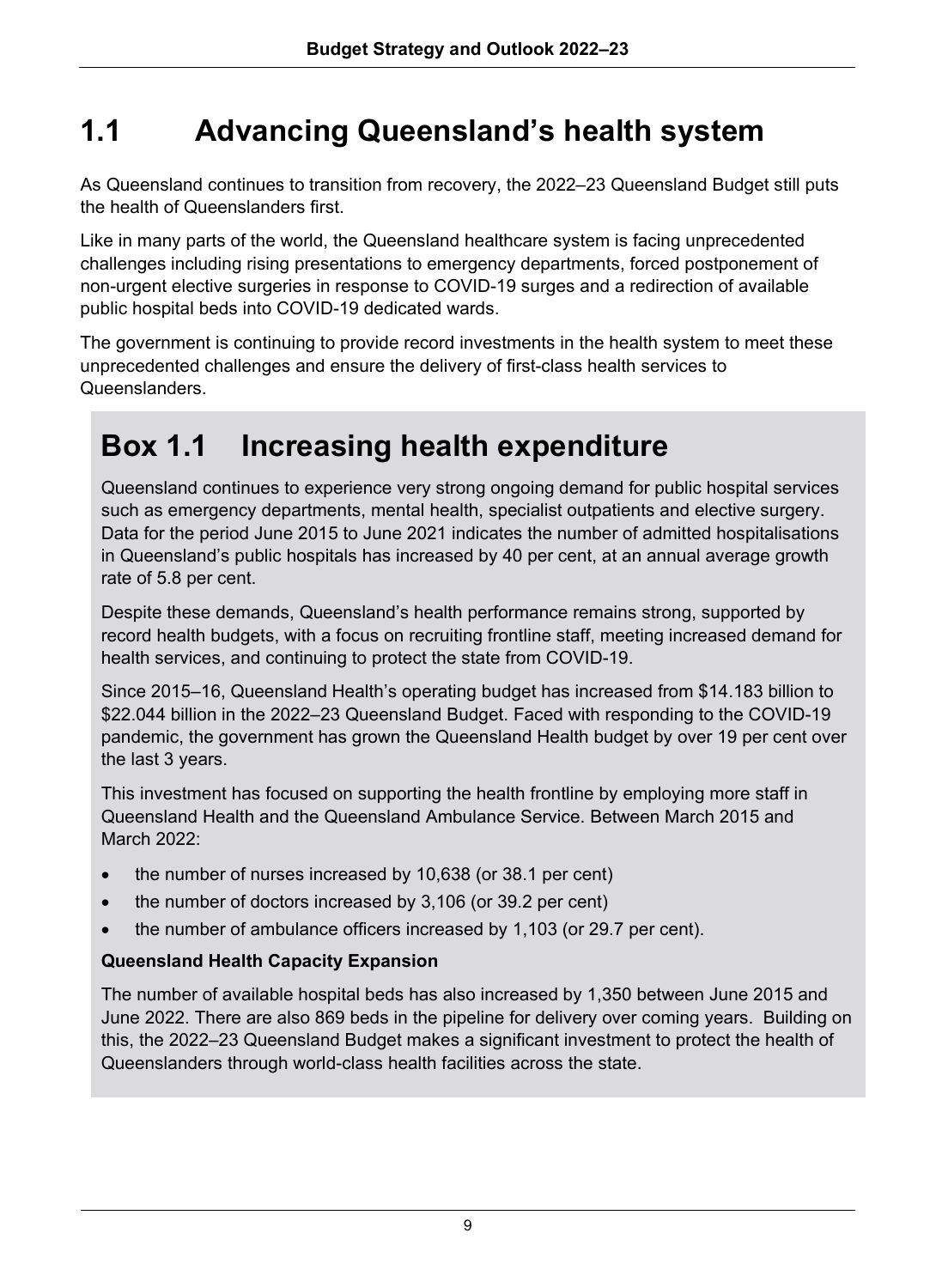An additional \$9.785 billion has been provided to Queensland Health for a range of projects to expand system capacity over the next 6 years (\$5.708 billion over the forward estimates). With early works commencing in 2022–23, this will deliver around 2,200 additional overnight beds at 15 facilities by 2028, through the following projects:

- Cairns Hospital expansion
- New Toowoomba Hospital
- New Coomera Hospital
- Robina expansion
- Mackay Hospital expansion
- Princess Alexandra Hospital expansion
- Further Logan Hospital expansion
- QEII Hospital expansion
- New Queensland Cancer Centre
- The Prince Charles Hospital expansion
- Redcliffe Hospital expansion
- Townsville University Hospital expansion
- Ipswich Hospital expansion
- New Bundaberg Hospital
- Hervey Bay Hospital expansion

In total, the 2022–23 Budget will increase the number of hospital beds in the pipeline from 869 to 3,378. Further detail on these projects is available in the *Better Health and Hospitals Plan*.

The 2022–23 Queensland Budget folds remaining funds from the \$2 billion Hospital Building Fund, established as part of the 2021–22 Budget, into this program. Projects originally funded through the Hospital Building Fund remain funded and will continue to be delivered.

#### **Supporting Mental Health**

In any one year, one in 5 Queenslanders will experience mental illness, including substance use disorders. State-funded mental health services have a critical role in providing treatment, care and support for Queenslanders experiencing severe mental illness and substance misuse issues. However, the system is impacted by some key challenges, including increasing service demand, workforce constraints and the continuing impact of COVID-19.

The Mental Health Select Committee, in its report to Parliament – *Report No. 1, 57th Parliament – Inquiry into the opportunities to improve mental health outcomes for Queenslanders* – identified significant opportunities to improve the mental health and wellbeing of Queenslanders, including:

- greater involvement of people with lived experience in the system
- greater use of health data to inform service delivery
- expanded GP and other community-based mental health services
- greater support services in schools
- expanding alternative entry points and emergency department diversion services
- utilising health practitioners' full scope of practice.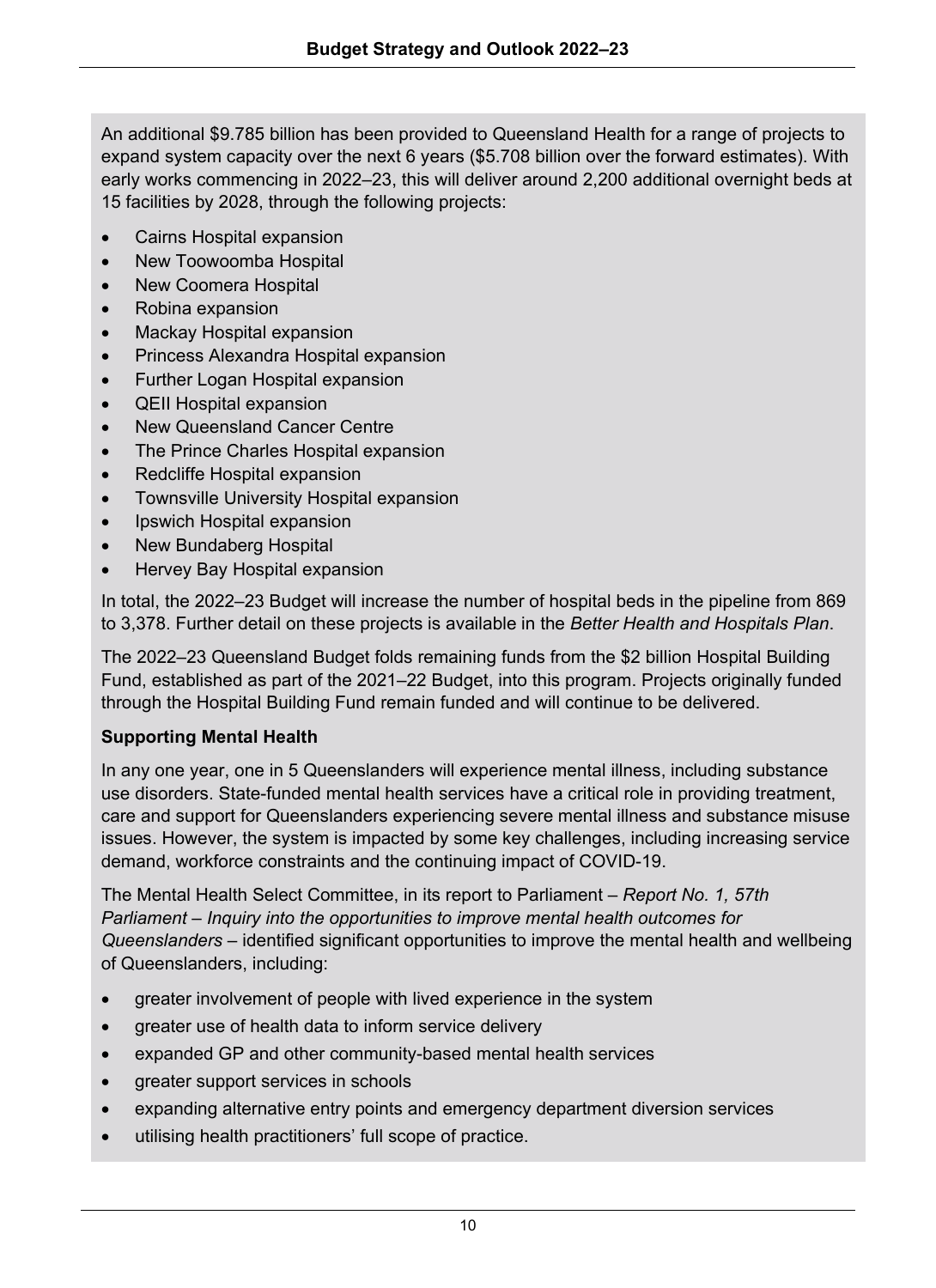The Chair's Foreword in the Report acknowledged it would be rare to find someone in our community who has not been impacted by one or more of: mental ill-health, suicidality and alcohol and other drugs issues. The Committee received 164 written submissions, heard evidence from 243 witnesses and conducted 11 site visits across Brisbane, Hervey Bay, Gold Coast, Yarrabah and Cairns.

Queensland Health advised the Committee that it spent an estimated \$1.35 billion on mental health in 2020–21 and a further \$139 million on alcohol and other drug (AOD) services. Even so, the Committee considered it was evident that to reform Queensland's mental health and AOD system, a substantial increase in investment is required.

The Committee's first recommendation included recommending that the Queensland Government:

- increase funding and expenditure for mental health and alcohol and other drugs services in Queensland
- creates a dedicated funding stream for mental health and alcohol and other drug services and explores all options to create it.

In the 2022–23 Budget, the Queensland Government is providing an additional \$1.645 billion in operating funding plus an additional \$28.5 million in capital funding to support a new 5-year plan, the *Better Care Together: a plan for Queensland's state-funded mental health alcohol and other drug services*, and to meet Queensland's obligations under the *National Agreement on Mental Health and Suicide Prevention*.

This funding will support new beds for adolescent, young adult, adult, perinatal, eating disorder and older person mental health services. It also supports beds for new crisis response services and will provide more than 1,000 new staff to operationalise this plan. Additional funding is also being provided to support enhanced provision of psychological supports to be delivered by non-government providers.

To fund the enhancements to mental health services, the Queensland Government will introduce a mental health levy to provide a sustainable funding source for the additional mental health related services and investment (see Chapter 4 for more detail).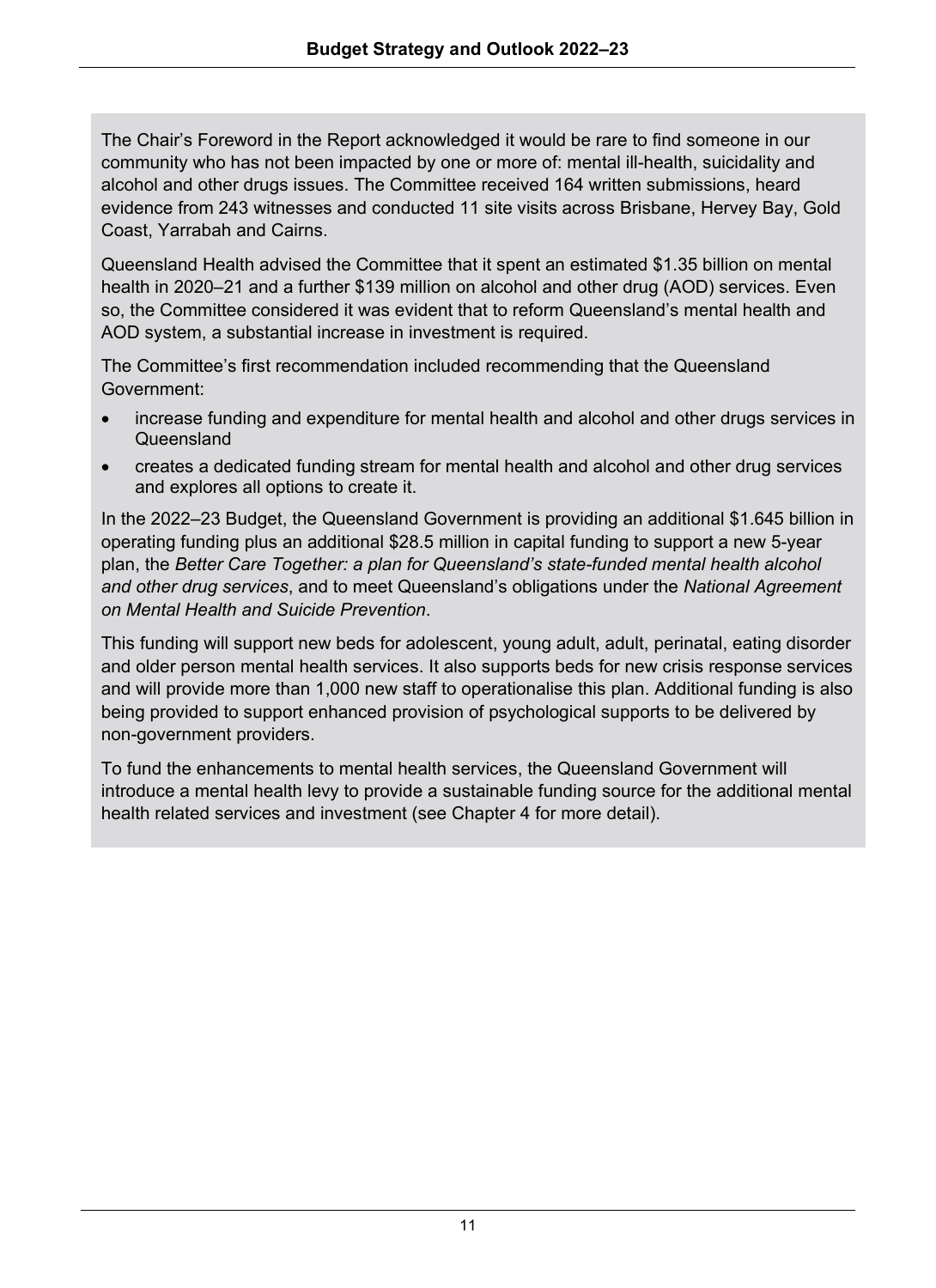# **1.2 Good jobs, better services, great lifestyle**

While the Queensland Government continues to put the health of people first, Queensland is leveraging the momentum of its strong recovery to grow the economy and enhance the quality of life of all Queenslanders through 3 priorities.

**More jobs in more industries** – Queensland will take advantage of global shifts and build on its strengths to realise opportunities in traditional and emerging industries that support good, secure jobs. By focusing on critical economic settings and enablers, the Queensland Government's economic strategy will improve the competitiveness and productivity of Queensland businesses so that they can take advantage of opportunities to drive a growing, innovative economy and job creation.

**Better services** – Growing the economy will give government the capacity to deliver better and fairer services. These services will improve the lives of Queenslanders while also enhancing the opportunity for all Queenslanders to benefit from participation in the economy and community.

**Protecting Queenslanders' lifestyle** – A growing economy will also be achieved while protecting Queensland's great lifestyle through addressing the cost of living, investing in the infrastructure needed to support the state's growing population and taking care of the environment.

# **1.3 More jobs in more industries – Queensland's economic strategy**

Queensland's economic strategy will create more good, secure jobs in more industries across the state by providing the environment for Queensland businesses to be competitive, attract private investment and thrive as the world changes.

It recognises the opportunities possible for Queensland in global shifts such as a lower emissions global economy, demand for Environmental, Social and Governance credentials, increasing digitalisation and supply chain diversification.

These opportunities leverage Queensland's economic strengths and comparative advantages to drive a growing, innovative economy and job creation across the state. This will occur across a range of traditional and emerging industries and sectors, including: new energy, new economy minerals, advanced manufacturing, biomedical products, agriculture, tourism, research and education services, and creative and design industries.

To facilitate and support the private sector growth and investment needed to maximise the benefits of these opportunities, the economic strategy is underpinned by a focus on enablers that will enhance the state's competitiveness and productivity, including expanded trade opportunities, a larger skilled workforce, enhanced innovation and digitalisation, continued investment in public and private infrastructure, strengthened Environment, Social and Governance credentials, and a competitive investment environment.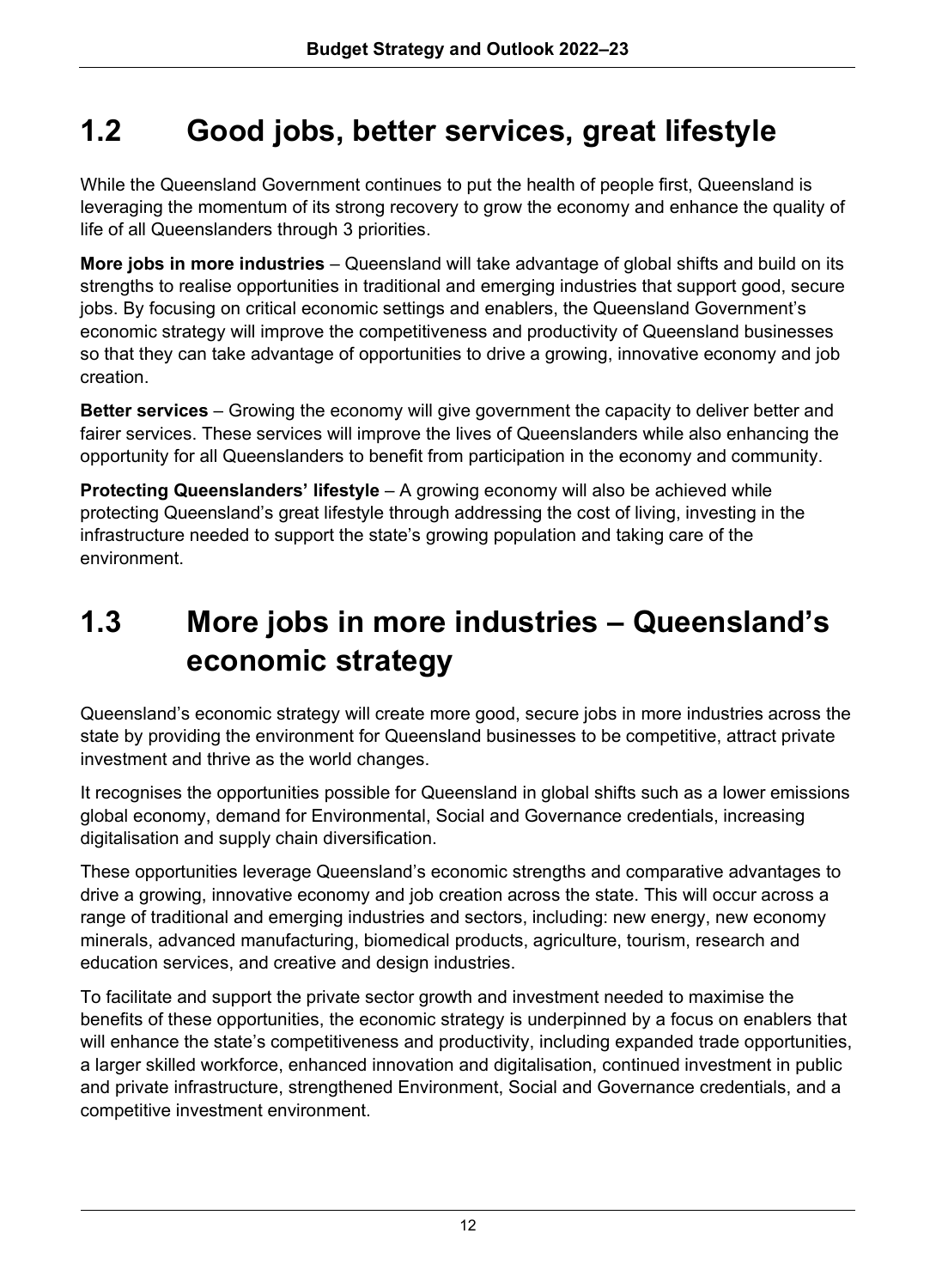# Queensland's economic strategy

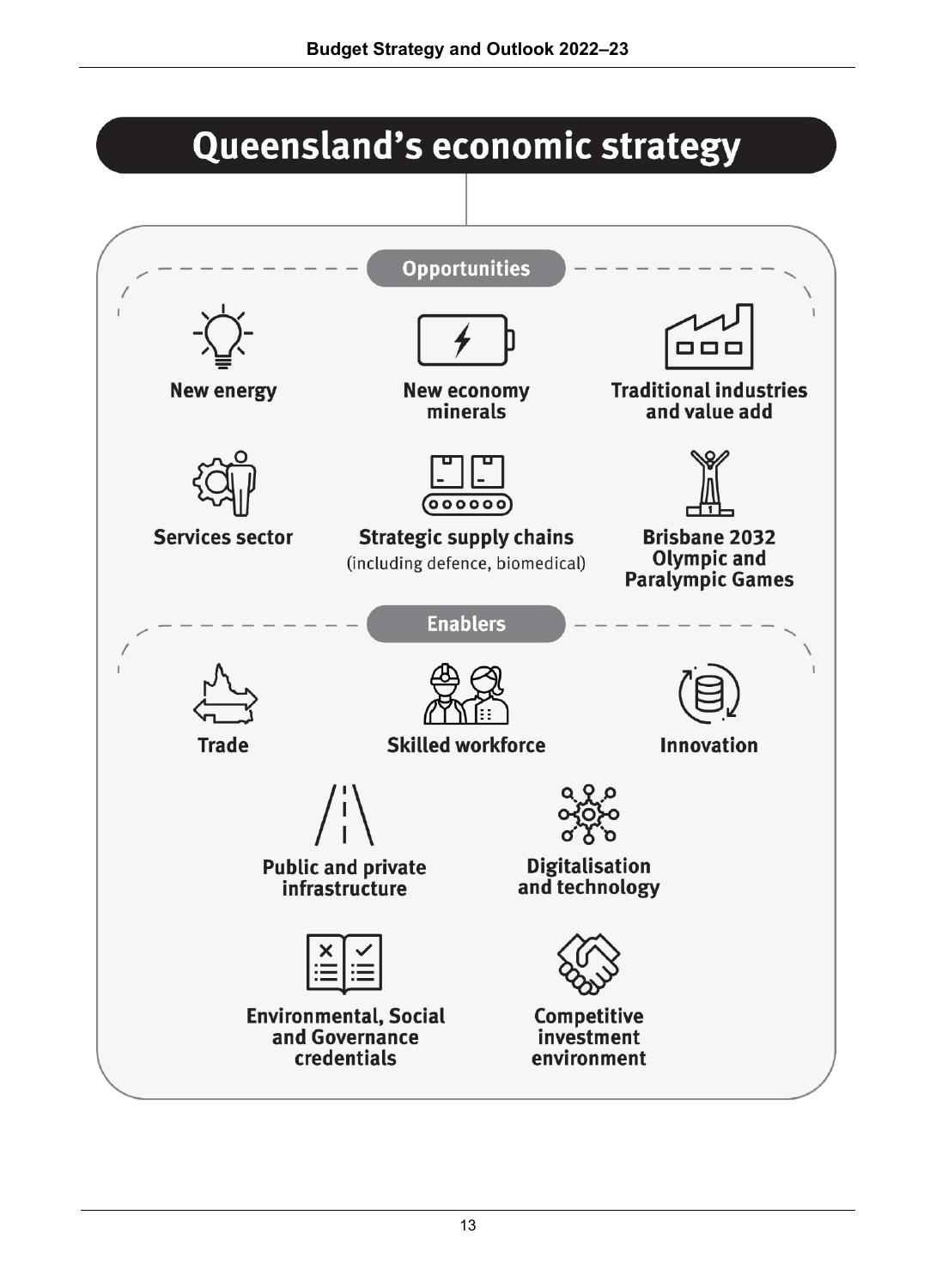## **1.3.1 Industry and business opportunities to create more jobs**

Queensland has a diverse and resilient economy with competitive advantages and economic strengths across regions and industries such as agriculture, mining, tourism, and the services sector. These industries will remain important to the Queensland economy, while emerging industries will provide opportunities to diversify and grow.

In an increasingly competitive environment where investors have multiple locations to choose from, having a broad investment facilitation and assistance program enhances the state's attractiveness as a place to do business. The Queensland Government established the \$3.34 billion Queensland Jobs Fund to capture future opportunities in traditional and emerging industries. Each program in the Queensland Jobs Fund has a targeted set of objectives. These programs include:

- Industry Partnership Program \$350 million to grow and create jobs across priority industry sectors
- Backing Queensland Business Investment Fund to provide direct investment in Queensland business and industry
- Queensland Renewable Energy and Hydrogen Jobs Fund \$2 billion to allow energy government-owned corporations (GOCs) to increase ownership of renewable energy and hydrogen projects, and supporting infrastructure, including in partnership with the private sector
- Building Acceleration Fund to invest in catalyst infrastructure projects
- Made in Queensland to help small and medium sized manufacturers to increase international competitiveness, productivity and innovation
- Manufacturing Hubs to assist manufacturers to become more productive and create the jobs of the future
- Hydrogen Industry Development Fund to drive investment and accelerate development of hydrogen projects
- Queensland Recycling Modernisation Fund to support industry infrastructure expansions or upgrades (a joint initiative with the Australian Government)
- Invested in Queensland program to boost job creation and supply chain opportunities by supporting major private sector investment.

The 2022–23 Queensland Budget also includes further investments targeted to assist the state's businesses and industries to realise economic opportunities in traditional and emerging sectors.

#### **New energy**

Queensland is well placed to deliver more renewable, reliable and competitively priced energy for domestic and international markets, continuing the state's role as an energy leader. The 2022–23 Queensland Budget contains a provision for the Queensland Energy Plan, which will chart a course to ensure a sustainable and affordable energy future for the state. Specific initiatives will be finalised as part of the release of the Queensland Energy Plan later in 2022.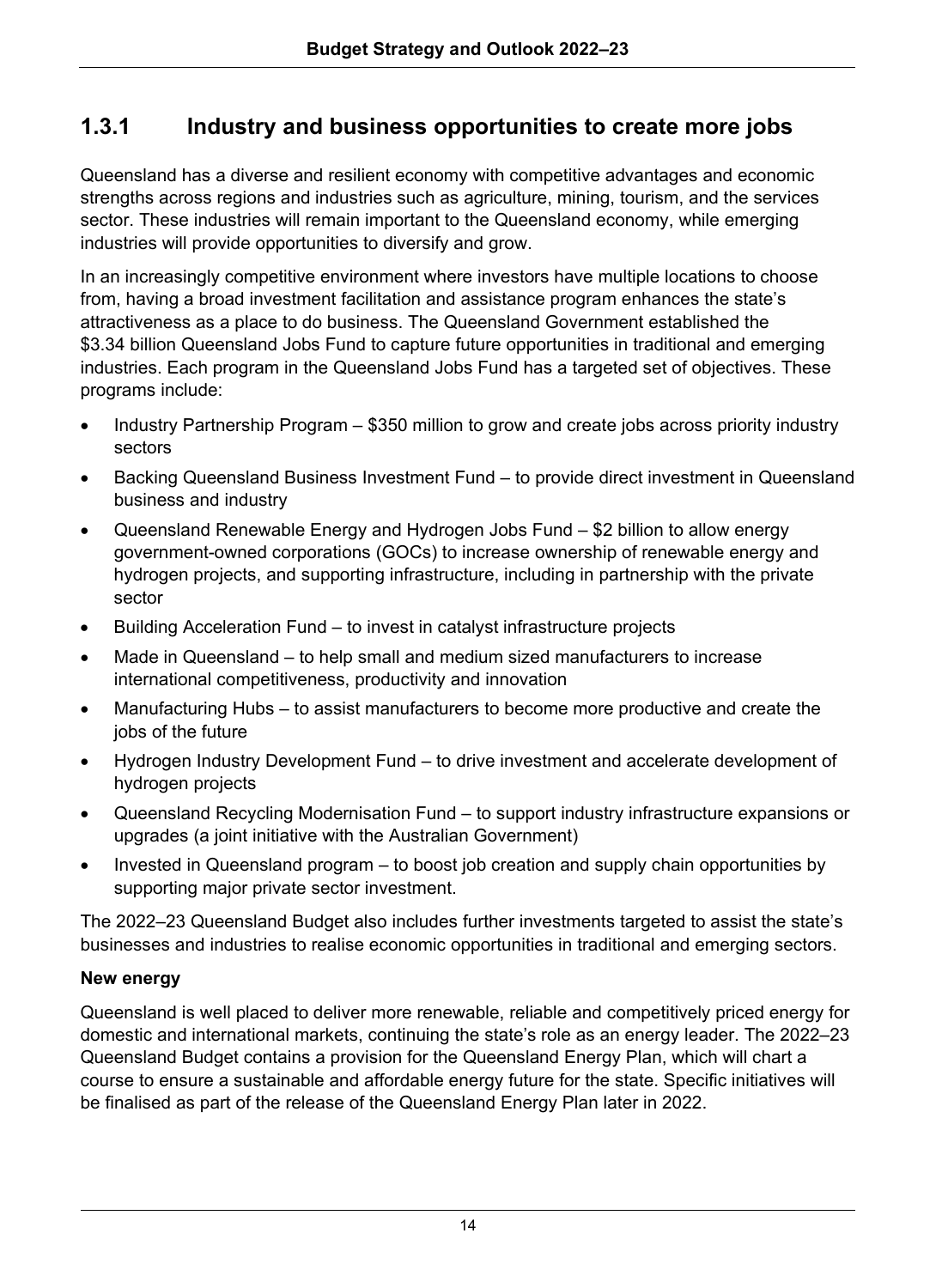Queensland's renewable sector has continued to grow since the Queensland Government established a 50 per cent renewable energy target by 2030. More than 20 per cent of electricity used in Queensland is now met by renewables with 50 large-scale renewable energy projects operating, under construction or financially committed since 2015.

This equates to some \$11 billion of investment, supporting 7,900 construction jobs and producing 5,774 megawatts (MW) of clean energy such as wind and solar, with more than 13.8 million tonnes of avoided emissions each year.

The 2022–23 Queensland Budget continues to support Queensland's energy transformation. Through the \$2 billion Queensland Renewable Energy and Hydrogen Jobs Fund, the government has committed \$192.5 million for Stanwell's investment in the 252 MW Wambo Wind Farm, and \$43.9 million to support Stanwell and CS Energy hydrogen projects.

In addition, GOCs are retaining 2021–22 dividends for critical infrastructure and growth initiatives, supporting continued renewable energy, storage and strategic network investments across Queensland. This recognises the need to capitalise businesses to undertake strategically important investment in transformational growth opportunities, and the government's commitment to public ownership for the benefit of all Queenslanders.

CS Energy is investing \$150 million to deliver the 100 MW Chinchilla battery, and Stanwell is investing \$207 million to deliver a 150 MW battery at Tarong.

The 2022–23 Queensland Budget delivers up to \$10 million for a pilot to improve supply and storage of energy in regional communities through local solutions such as microgrids.

Queensland is also investing to deliver the new large-scale pumped hydro energy storage capacity essential for Queensland's energy future. In 2021–22, \$22 million was committed over 2 years to undertake a detailed feasibility study for a pumped hydro energy storage project at Borumba and concept studies for other sites.

This Budget allocates up to \$48 million more for pumped hydro energy storage investments, including \$13 million to fast-track a final investment decision on the proposed Borumba pumped hydro energy storage project and \$35 million towards feasibility work on a second pumped hydro energy project.

These investments will further strengthen the supply of affordable, reliable and clean energy across Queensland, while also supporting regional jobs and investment.

# **Box 1.2 Hydrogen**

The Queensland Renewable Energy and Hydrogen Jobs Fund will directly support the state's potential to be at the forefront of Australia's hydrogen industry, and facilitate future production and supply of renewable hydrogen for both domestic and export markets over the next decade and beyond. This underlines the possibility of significant industry development, supply chain and employment opportunities being generated across regional Queensland.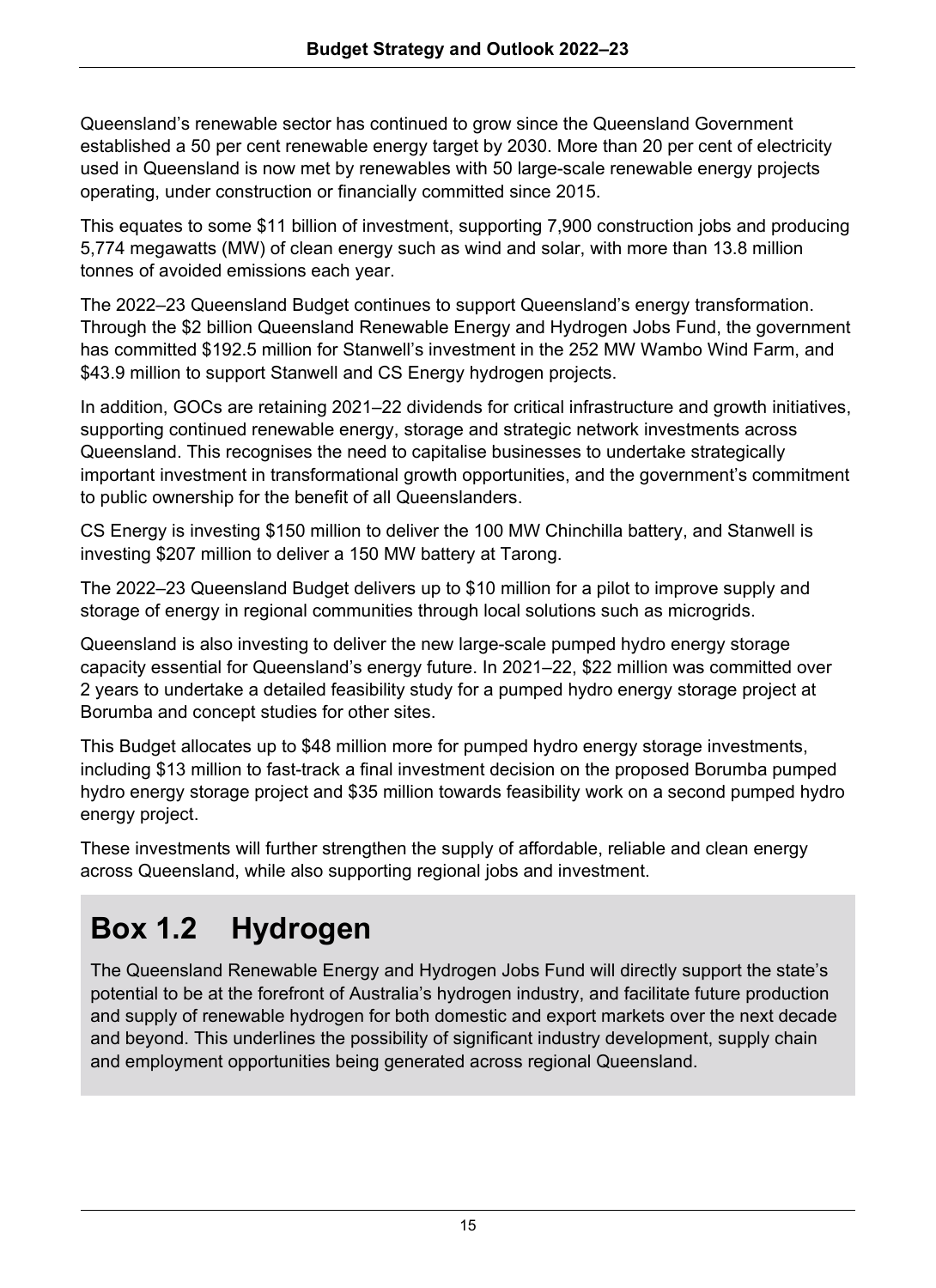In 2021–22, CS Energy announced it is part of a partnership demonstrating the production of renewable hydrogen to power Queensland's heavy transport sector. A \$28.9 million allocation from the Queensland Renewable Energy and Hydrogen Jobs Fund will support CS Energy's partnership with Queensland energy company Senex to build the Kogan Renewable Hydrogen Project, including a demonstration plant and refuelling facilities near Chinchilla.

Once operational, the project will produce up to 50,000 kilograms of renewable hydrogen per annum and includes a potential refueller network.

Also in 2021–22, Stanwell, as part of a world-class consortium including Iwatani Corporation, Kawasaki Heavy Industries, Kansai Electric Power Company and Marubeni, and Australian energy infrastructure business, APA Group, commenced a \$10 million feasibility study into the development of the Central Queensland Hydrogen Project (CQ-H2) near Gladstone Port.

CQ-H2 is a cornerstone opportunity for Queensland, with the project seeking to commercialise the production and liquefaction of renewable hydrogen and large-scale export to Japan. In 2022–23, the project will progress detailed feasibility and engineering design work into the development of a large-scale electrolyser and liquefaction facility in Central Queensland.

In demonstrating the government's commitment to this project, Stanwell has been allocated an additional \$15 million towards the Front-End Engineering Design Study for the project.

Queensland's port-based GOCs (Gladstone Port Corporation Limited, North Queensland Bulk Ports Corporation Limited, Port of Townsville Limited) are continuing to plan for the development of hydrogen export facilities, primarily in the ports of Gladstone, Hay Point, Abbot Point and Townsville.

The port-based GOCs have various commercial agreements with private consortiums seeking to progress hydrogen export facilities and will continue to actively work with them and other state agencies to investigate and plan for the infrastructure required to facilitate their respective developments.

#### **New economy minerals**

Working with industry and stakeholders, the Queensland Government is developing a Queensland Resources Industry Development Plan that will establish a 30-year vision for Queensland's resources industry, to ensure it continues to grow and diversify. The government is committing \$68.5 million over 5 years to implement the package.

Expansion of Queensland's resources sector will be driven by the production of new economy minerals needed for global decarbonisation technologies. The International Energy Agency estimates that total mineral demand for clean energy technologies will double between 2020 and 2040 under current energy policies that are either in place or announced. Concerted efforts to transition to global net zero emissions by 2050 would require 6 times more mineral inputs in 2040 compared with 2020.

Queensland will produce and deliver many of the new economy minerals the world needs like copper, vanadium and cobalt used to make renewable energy and electrification technologies. Queensland also has the genuine potential for downstream processing capability from extraction to manufacturing.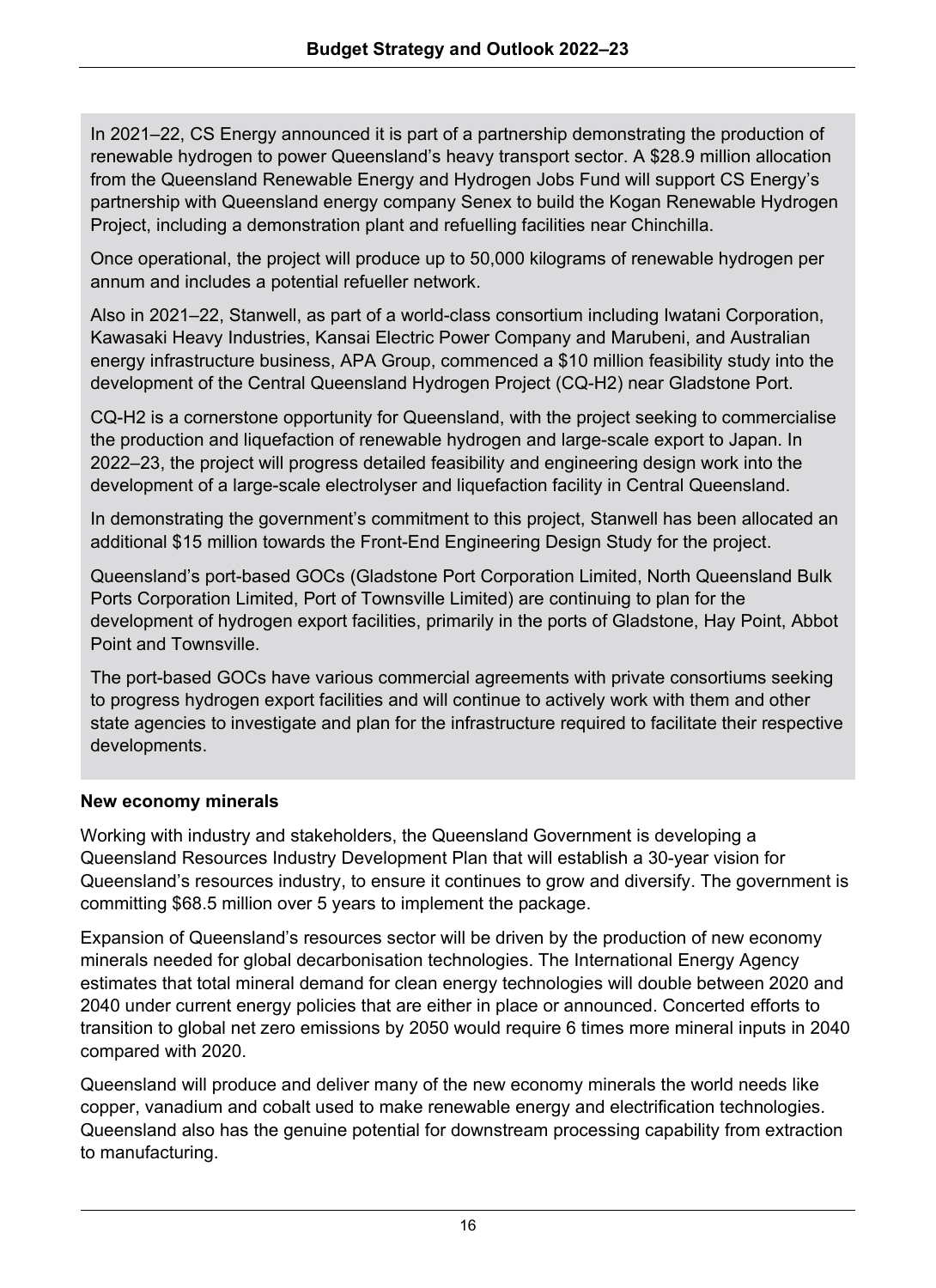# **Box 1.3 New economy minerals and batteries**

The Queensland Resources Industry Development Plan aims to fast track new economy minerals production and processing. The government is committing \$68.5 million over 5 years to implement the package, including an additional \$17.5 million over 4 years to enhance the Collaborative Exploration Initiative, to make more mineral discoveries in Queensland.

Through the \$520 million Invested in Queensland program, at least \$10 million will be put towards building a new common-user processing plant in Townsville with a focus on vanadium, a critical battery mineral.

The Queensland Government will partner with the Australian Government to create a local Battery Manufacturing Precinct in Queensland. This initiative is backed by a \$100 million equity investment by the Australian Government. The Queensland Government's Buy Queensland Procurement Policy will also support demand for local battery manufacturing.

In recognition of the potential opportunities in the battery supply chain, the government will also invest \$5 million in a Queensland Battery Industry Development Strategy. The Strategy will identify where Queensland has potential to value-add to battery minerals in the state.

This strategy will also be backed by up to \$15 million in 2022–23 to support scaling-up of the National Battery Testing Centre, subject to contractual arrangements being finalised. This will position Queensland to be Australia's gateway for battery innovation.

#### **Advanced manufacturing**

Future opportunities in Queensland's advanced manufacturing sector align with Queensland's traditional areas of economic strength, including value-adding and export opportunities in the resources and agricultural sectors. There are also emerging opportunities in industries such as defence, given the need to strengthen sovereign capability, and in the supply of high-value goods and services in biomedicine and health.

Building Queensland's advanced manufacturing capabilities will help secure reliable domestic supplies of essential products and support Queensland's economic resilience in the face of future global disruptions. However, for such projects to be sustainable they must be internationally competitive.

The government's Industry Roadmaps and initiatives such as the \$3.34 billion Queensland Jobs Fund will grow and create jobs in advanced manufacturing and priority sectors. Developed with industry, 10-year roadmaps in sectors such as hydrogen, biofutures, biomedical, defence, aerospace and resource recovery are driving innovation-led jobs for the future.

*Defence* – The defence roadmap is being realised through cutting-edge projects such as Boeing's 'MQ-28A Ghost Bat' unmanned aircraft, which is set to be produced and assembled in Queensland, subject to defence orders. This facility, to be built in Toowoomba's Wellcamp Aerospace and Defence Precinct, is expected to support around 300 construction jobs, with at least 70 high-skilled advanced manufacturing jobs to be created once the facility is operational.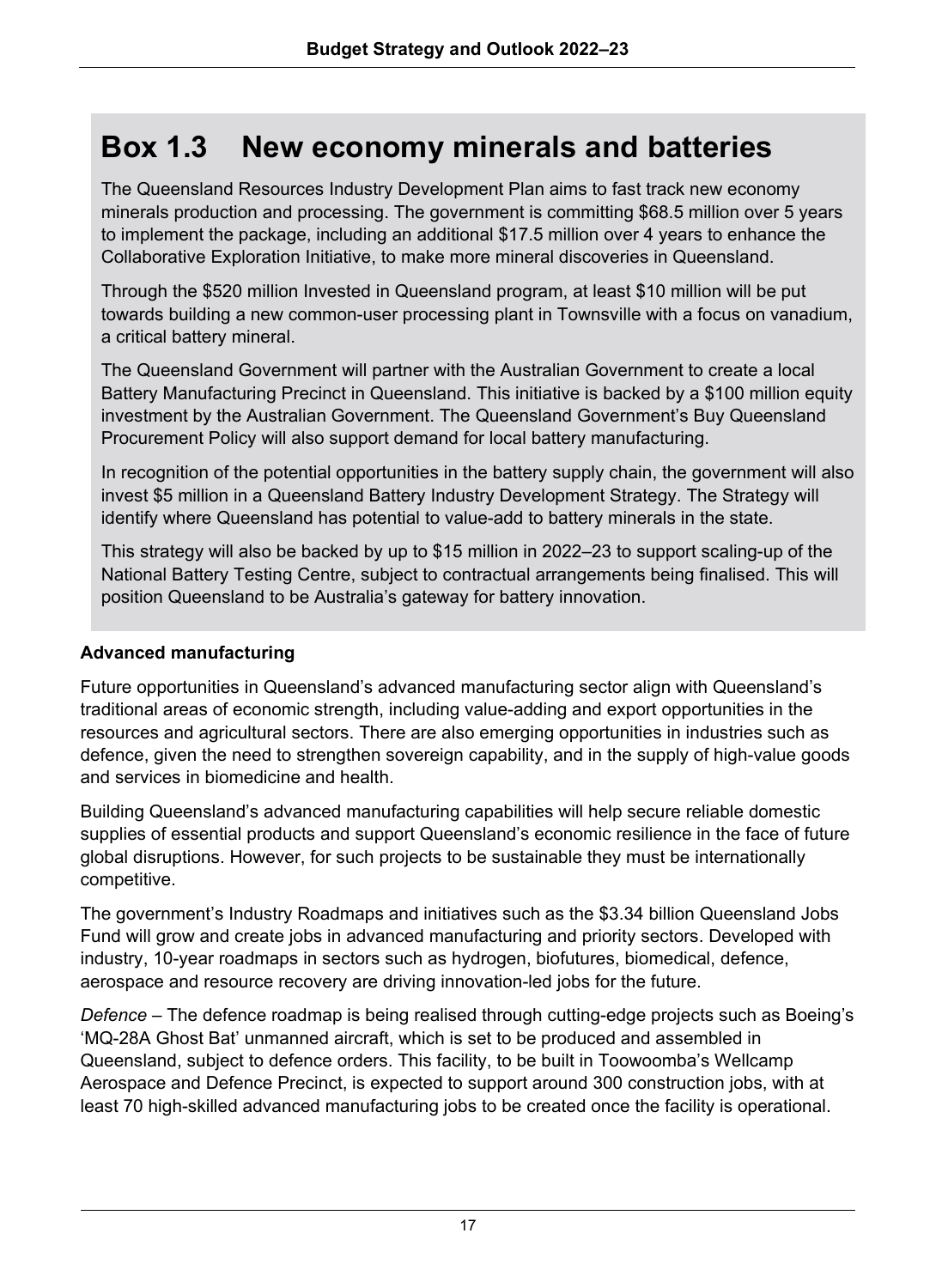*Biomedical* – Biomedical technology projects, like the new facility to produce Vaxxas' needle-free vaccines, support the Queensland Government's aim to make the state a globally competitive Asia-Pacific biomedical hub. This facility is expected to employ up to 110 high-skilled biomedical experts when operating in early 2023. This could grow to more than 139 new jobs over 5 years.

In addition, the 2022–23 Queensland Budget commits \$50 million over 2 years to continue the Made in Queensland and Manufacturing Hubs Grant programs. These programs help small and medium sized manufacturers across the state to increase their international competitiveness and build advanced manufacturing capability in Queensland's regions.

#### **Agriculture**

Agriculture is a traditional economic strength, employing 69,100 Queenslanders and with 84 per cent of Queensland's agricultural economic output originating from regional Queensland. Diversification and value-chain innovation will provide major opportunities to grow the industry in areas such as high-value horticulture, seafood, livestock and other value-added products.

This will be backed by a Low Emissions Agriculture Roadmap as well as an AgTech Roadmap currently under development in collaboration with industry and other stakeholders.

The Budget also continues to deliver support to drought affected regions through the delivery of the Drought Assistance and Reform Package of up to \$79.6 million over 4 years, and \$150 million over 3 years for drought preparedness and emergency loans to help primary producers prepare, manage, recover and mitigate the impacts of drought.

The Budget is also supporting industry sustainability with up to \$45.9 million over 5 years in new biosecurity funding, including \$37.1 million over 5 years for fire ant suppression, up to \$7.8 million over 4 years (and \$1.5 million) ongoing towards the National Biosecurity System and \$1 million in 2022–23 for the Queensland Feral Pest Initiative Round 7.

#### **Tourism**

Tourism is an important part of many regional Queensland economies and communities. Prior to the pandemic, 147,000 Queenslanders were employed in the sector in 2018–19, including in South East Queensland, tropical North Queensland, the Whitsundays and Fraser Coast.

Recognising the importance of the sector, the Queensland Government provided more than \$1 billion to support tourism and hospitality operators during the COVID-19 pandemic. With the reopening of domestic and international borders, tourism has started to recover, led by domestic tourism.

The most recent data from Tourism Research Australia indicates that domestic tourism in Queensland has largely recovered to pre-pandemic levels, while the recovery in international tourism is progressing. The number of short-term international arrivals to Queensland has increased strongly since late 2021, however it remains well below pre-pandemic levels.

The ongoing return of domestic and international tourists to Queensland will drive industry growth and the government will continue working with industry to realise future opportunities, culminating in delivery of the Brisbane 2032 Olympic and Paralympic Games (Brisbane 2032).

To support tourism operators and regional communities, this Budget commits up to \$66.4 million over 4 years to support initiatives for tourism recovery and growth.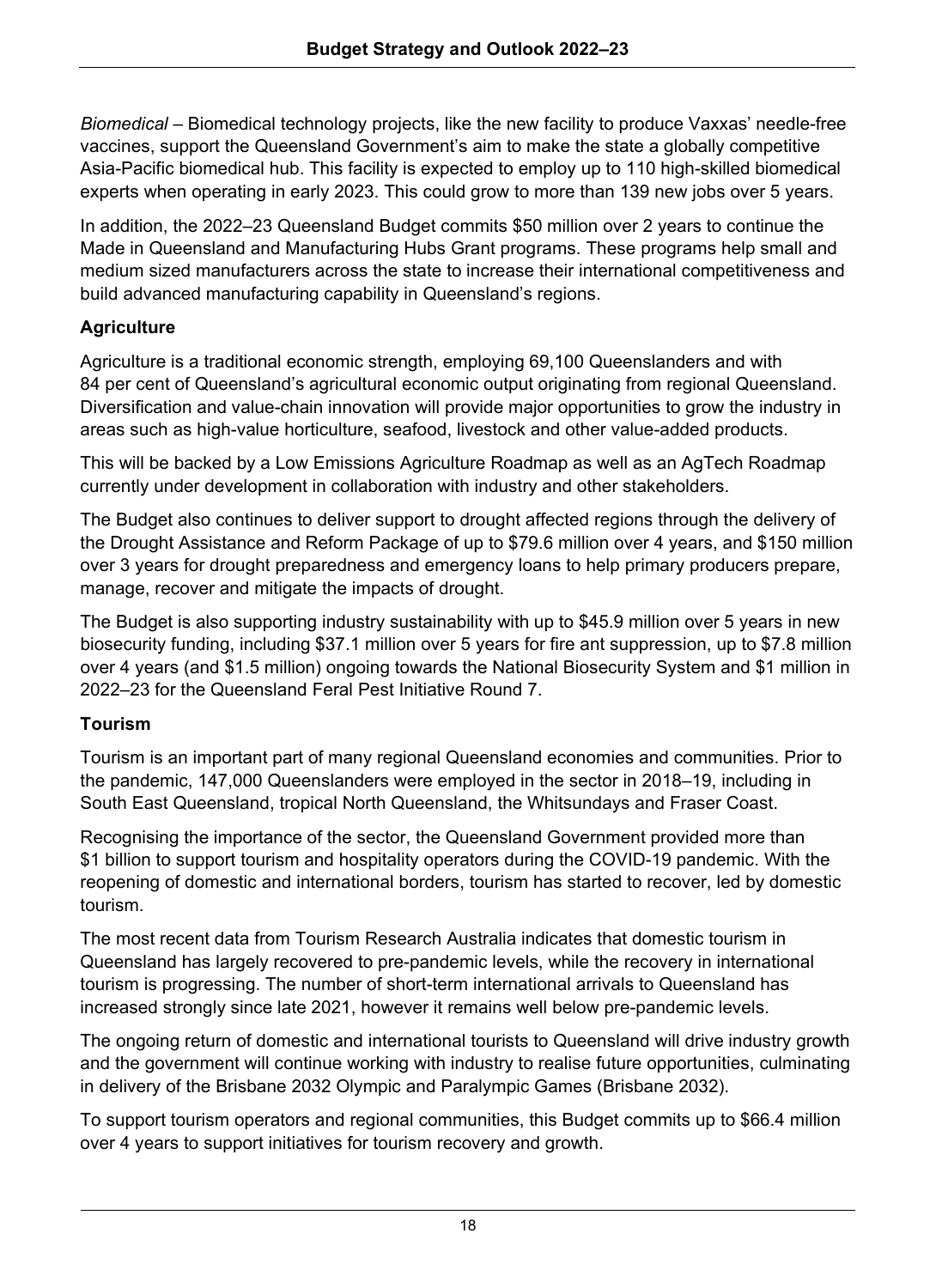#### **Research and education, creative and design services**

Research, education and training services directly employed 221,100 Queenslanders in 2021. These sectors also provide the training and education to increase the skills of the state's broader workforce.

These industries are also an important part of Queensland's innovation ecosystem. They develop the ideas and technologies for future Queensland businesses, products and services and apply overseas innovation to domestic applications. The easing of COVID-19 restrictions and the opening of international borders will support recovery of international education.

The government directly supports scientific research in Queensland through funding assistance and financial incentives, with this support creating a collaborative network of institutes and precincts across the state.

Reflecting this, the government has launched 3 regional science and innovation hubs in the first half of 2022 that aim to provide people living in regional Queensland with opportunities for skills development and establish local networks that will drive growth, development and capability in the science sector and innovation economy throughout the state's regions.

The government's Production Attraction Strategy continues to deliver outcomes for Queensland's thriving film and screen industry. Building on this momentum, the 2022–23 Queensland Budget provides \$13.8 million over 6 years to deliver a new film studio in Far North Queensland which will attract more local and international productions.

## **1.3.2 Economic settings and enablers**

Ensuring the state remains a competitive and attractive destination for investment and talent is essential for a growing economy that creates good, secure jobs. By optimising the state's economic settings and enablers, Queensland's economy will be more flexible and resilient, and able to respond to new challenges and opportunities.

In particular, the economic strategy will be focused on facilitating trade opportunities, a skilled workforce, innovation, infrastructure, digitalisation and technology, Environment, Social and Governance credentials, and a competitive investment environment.

#### **Trade**

Trade is essential for Queensland as a trade-oriented economy, with one in 4 jobs across the state directly dependent on interstate or international trade. The state's exports were worth \$67.5 billion in 2020–21, accounting for 18.4 per cent of Gross State Product.

Queensland can leverage its international reputation, strong trade relationships and opportunities like Brisbane 2032 to promote and grow exports. A new Queensland Trade and Investment Strategy will be backed by a \$150 million investment over 10 years to deliver new specialist staff, export clusters and trade delegations targeted to the state's high value opportunities and markets.

Through facilitation services and industry development programs under the \$3.34 billion Queensland Jobs Fund, the Queensland Government is helping attract investment and support Queensland businesses to take their products and services to the world.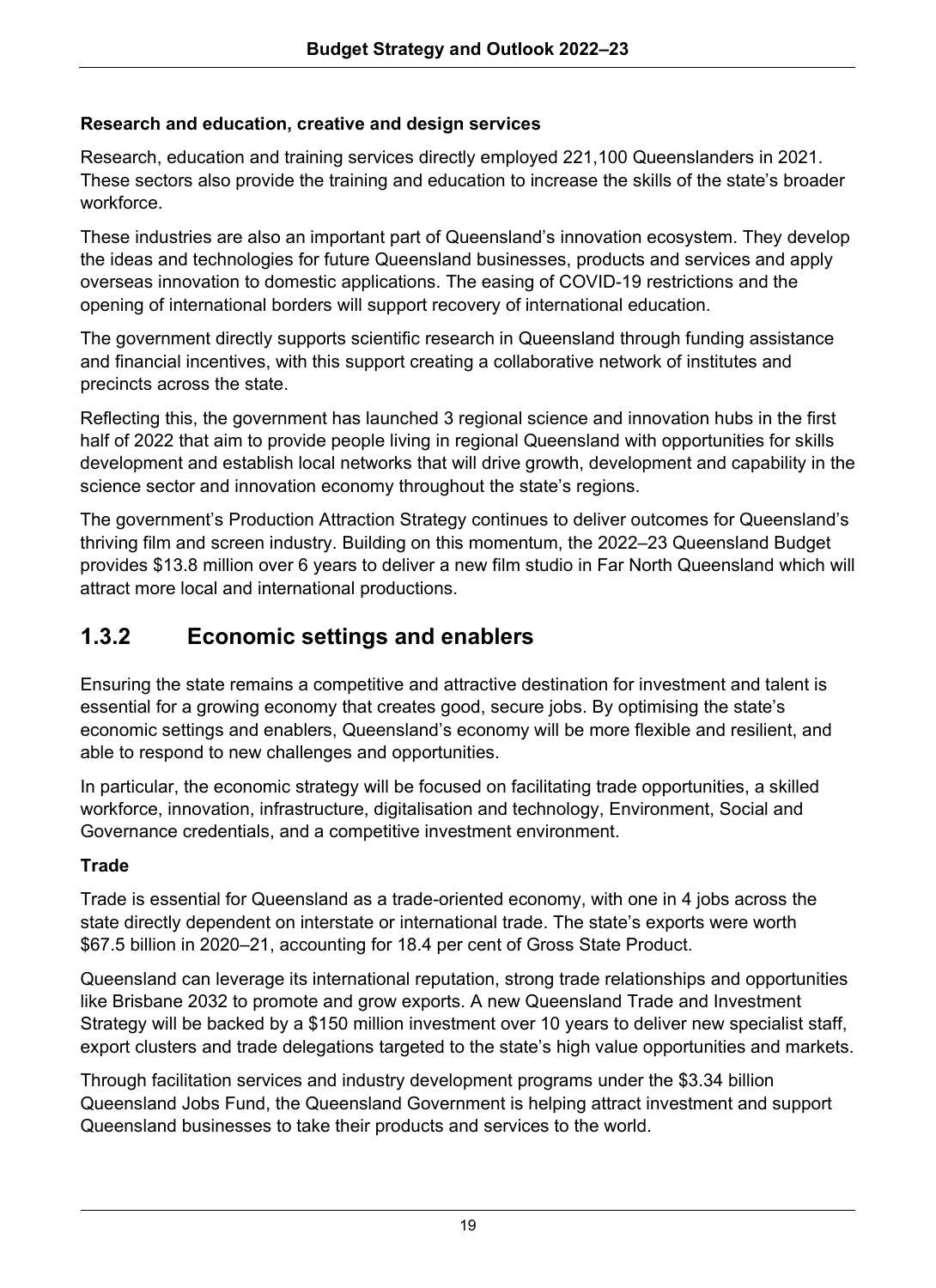Investment attraction initiatives, such as the Invested in Queensland program, aim to unlock the potential of investment projects in Queensland, accelerate the expansion and scale-up of local production capabilities, and create more jobs across the state.

#### **Skilled workforce**

Developing home-grown skills and attracting new talent will support both emerging industries that are growing and traditional industries that are constantly adapting to remain competitive. This is a challenge with industries and businesses across the state currently facing labour and skill shortages. Quality, responsive training is essential to position Queensland to compete internationally.

Investments in skills and training such as through Skilling Queenslanders for Work, will keep creating opportunities for Queenslanders to upskill, reskill and prepare for high value, highly skilled future job opportunities, helping to deliver higher incomes for Queenslanders.

In the 2021–22 Budget, the government provided \$320 million over 4 years and \$80 million ongoing to extend the Skilling Queenslanders for Work program, which assists up to 15,000 Queenslanders facing disadvantage in the labour market each year. Permanent funding for Skilling Queenslanders for Work has embedded the program into the core business of the state.

Queensland's Workforce Summit, held in March 2022, brought together the community, industry and government to build innovative solutions that support a ready workforce for future opportunities.

Queensland's Workforce Strategy will focus on how the Queensland Government can support development of a dynamic workforce, noting current challenges are being faced nationally. All levels of government and industry have a responsibility to contribute to solutions, including the Australian Government which has policy responsibility for tertiary education and migration which are critical to future outcomes.

Based on outcomes from the Summit, Queensland's Workforce Strategy will focus on promoting local opportunities to address labour shortages, maximising participation, supporting school-to-work transitions, developing emerging and innovative models of training, attracting and retaining staff, and seizing future opportunities for skills in rapidly growing sectors.

Measures announced at the Summit include \$15 million for the VET Emerging Industries initiative to develop flexible industry strategies and a Growing Workforce Participation Fund pilot to help employers to hire more diverse Queenslanders.

The Queensland Government's commitment to skills and training remains a priority with more than \$1.2 billion invested to continue delivering high quality training and creating career pathways for Queenslanders.

#### **Innovation**

Widespread creation and diffusion of innovative ideas, technologies and practices will support Queensland businesses to improve productivity, profitability and competitiveness, as well as deliver new products and services into global markets.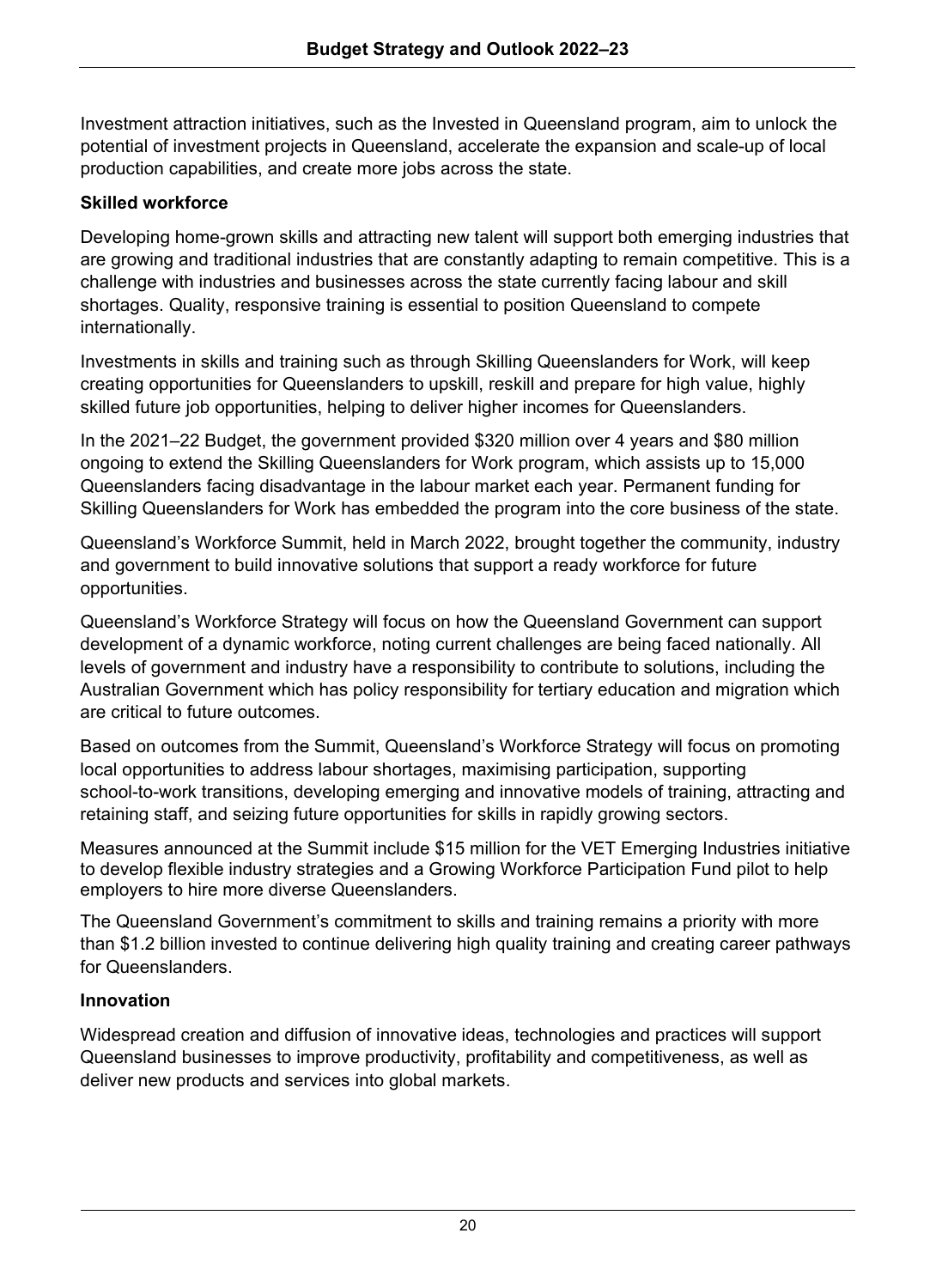The government has a strong history of promoting innovation through investments such as the \$755 million Advance Queensland initiative. To date, Advance Queensland has funded more than 140 programs during its lifetime, helping to establish new industries that will underpin a growing economy. These programs include the Industry Research Fellowships Program which has helped partner researchers with industry, and The Precinct innovation hub that has connected Queensland start-ups, investors, and mentors to drive innovation.

The state's innovation ecosystem has also been enhanced by the establishment of a new leadership and engagement model. The new Queensland Chief Entrepreneur is working with government to connect the innovation ecosystem, support capital pathways and maximise the economic opportunity for Queensland from Brisbane 2032. The Innovation Advisory Council, established in 2021, will support the Queensland Chief Entrepreneur by attracting investment and providing a platform for setting new direction on priority outcomes.

New initiatives to foster and accelerate innovation across industries are being developed to further the innovation agenda and economic development across the state. To support the translation of research and innovation into improved healthcare outcomes, this Budget provides up to \$35.5 million in additional funding over 4 years to support the \$80 million expansion of the Translational Research Institute.

#### **Public and private infrastructure**

The delivery of productive infrastructure, including digital connectivity, will make it easier to do business in Queensland, facilitate greater mobility of labour and improve supply chains, as well as enabling better services to be delivered across the state and supporting Queensland's great lifestyle.

As part of a \$59.126 billion capital program over 4 years to 2025–26, \$15.510 billion in 2022–23 will directly support around 48,000 jobs during the construction phase, including 31,100 jobs outside of greater Brisbane. Many more jobs will also be indirectly supported through the increased economic activity and connectivity generated by this infrastructure investment.

The government's commitment to facilitate and deliver the critical infrastructure needed for a growing Queensland is outlined further in sections 1.4 and 1.5.

#### **Environment, Social and Governance credentials**

In the context of the continuing transition to a lower emissions global economy, maintenance and enhancement of the state's Environment, Social and Governance (ESG) credentials will be critical to support Queensland's competitiveness.

Realising Queensland's future Energy Plan will demonstrate the pathway to meeting the Queensland Renewable Energy Target. This will further bolster the state's ESG credentials, as will continued targeted investment in social services and justice reforms that strengthen communities and support vulnerable Queenslanders.

In tandem with Queensland's institutional stability, the state's financial management is a recognised strength. Queensland has a prudent approach of long-term planning and transparency, and exceptional debt and liquidity management that has contributed to its strong ESG credentials, being awarded an ESG rating of AA by MSCI in July 2021. Maintaining this strong position will be vital for attracting future investment.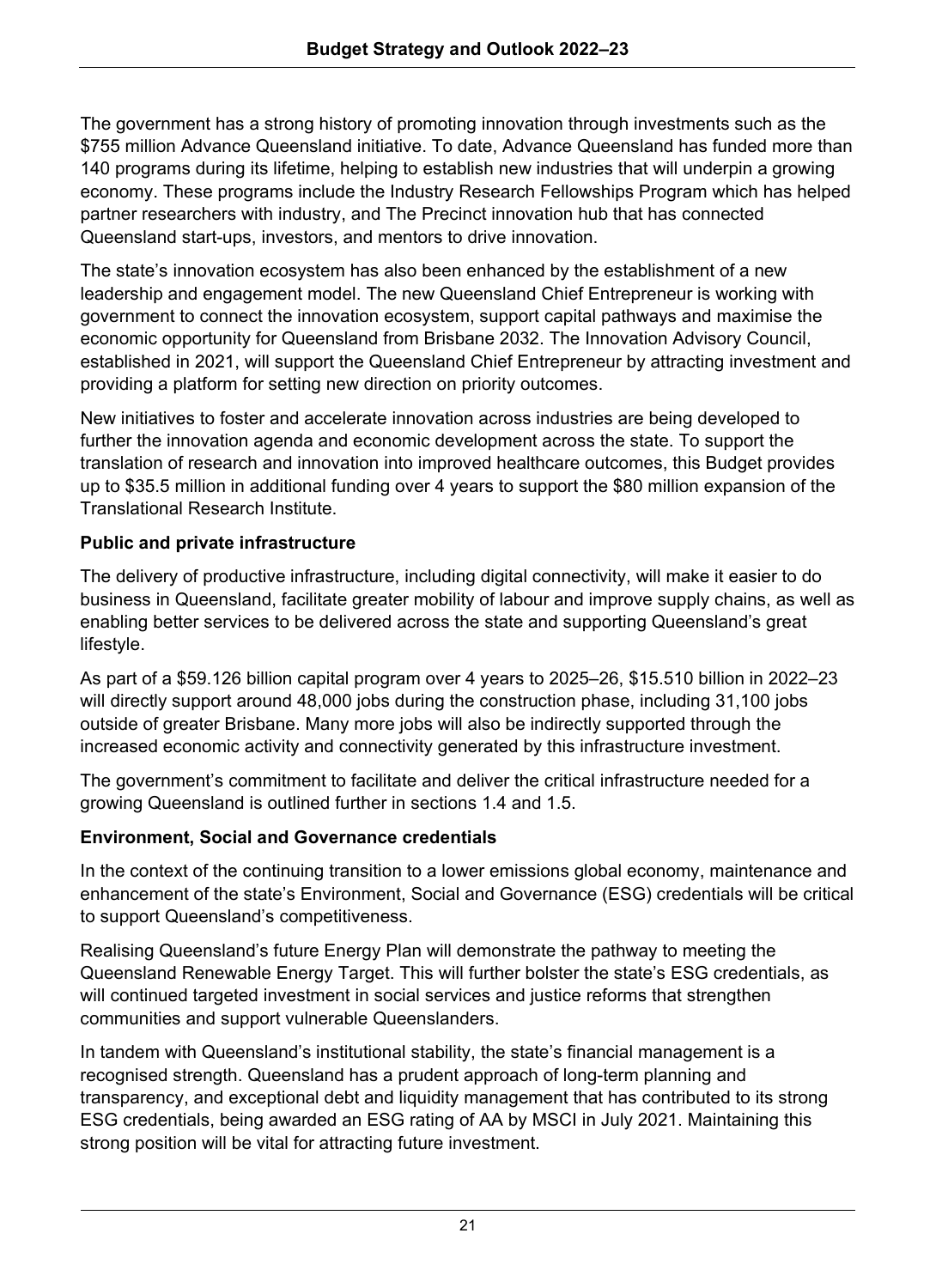#### **Competitive investment environment**

Maintaining a competitive business environment attracts investment and supports the establishment and expansion of industry and businesses across the state.

The government has implemented a range of regulatory reforms as part of its response to the COVID-19 pandemic, making it easier for businesses to recover, invest and employ. There will continue to be a focus on reducing the regulatory burden and compliance costs for business, including by improving the provision of information to businesses, removing duplication and reducing compliance and reporting requirements.

This complements existing industry attraction and facilitation services that assist businesses to establish or expand in Queensland. These include identifying suitable site options, streamlining approvals, advising on the development approval process and facilitating introductions to service providers.

Investment schemes under the \$3.34 billion Queensland Jobs Fund further strengthen Queensland's competitive position. The Strategic Investment Scheme provides tailored assistance packages to support large-scale projects and the Investment Support Scheme incentivises businesses to invest in Queensland through a rebate program for payroll tax and other state-managed taxes.

The government is also introducing a new Significant Investment Facilitation approach to enhance cross-government coordination of the most significant investment opportunities, which will deliver more timely and successful outcomes.

In recognition of the important role that small to medium businesses play in the Queensland economy, the government is providing payroll tax relief to small and medium businesses across the state, through adjustments to the existing payroll tax deduction framework from 1 January 2023.

This targeted payroll support measure will help to minimise the cost pressures on eligible businesses and provide confidence to those businesses to employ additional Queenslanders to take advantage of economic opportunities emerging across the state.

The reform is estimated to benefit over 12,000 Queensland businesses and will save a business paying \$6.5 million in annual taxable wages over \$26,000 in payroll tax each year.

In addition, the 2022–23 Queensland Budget commits funding of \$39.1 million over 4 years and \$12.6 million ongoing to permanently fund Small Business Grants and the Mentoring for Growth program. Further, the permanent appointment of the Queensland Small Business Commissioner allows the government to continue to provide small businesses with ready access to support, information and advice, and will reduce the time and costs associated with resolving disputes.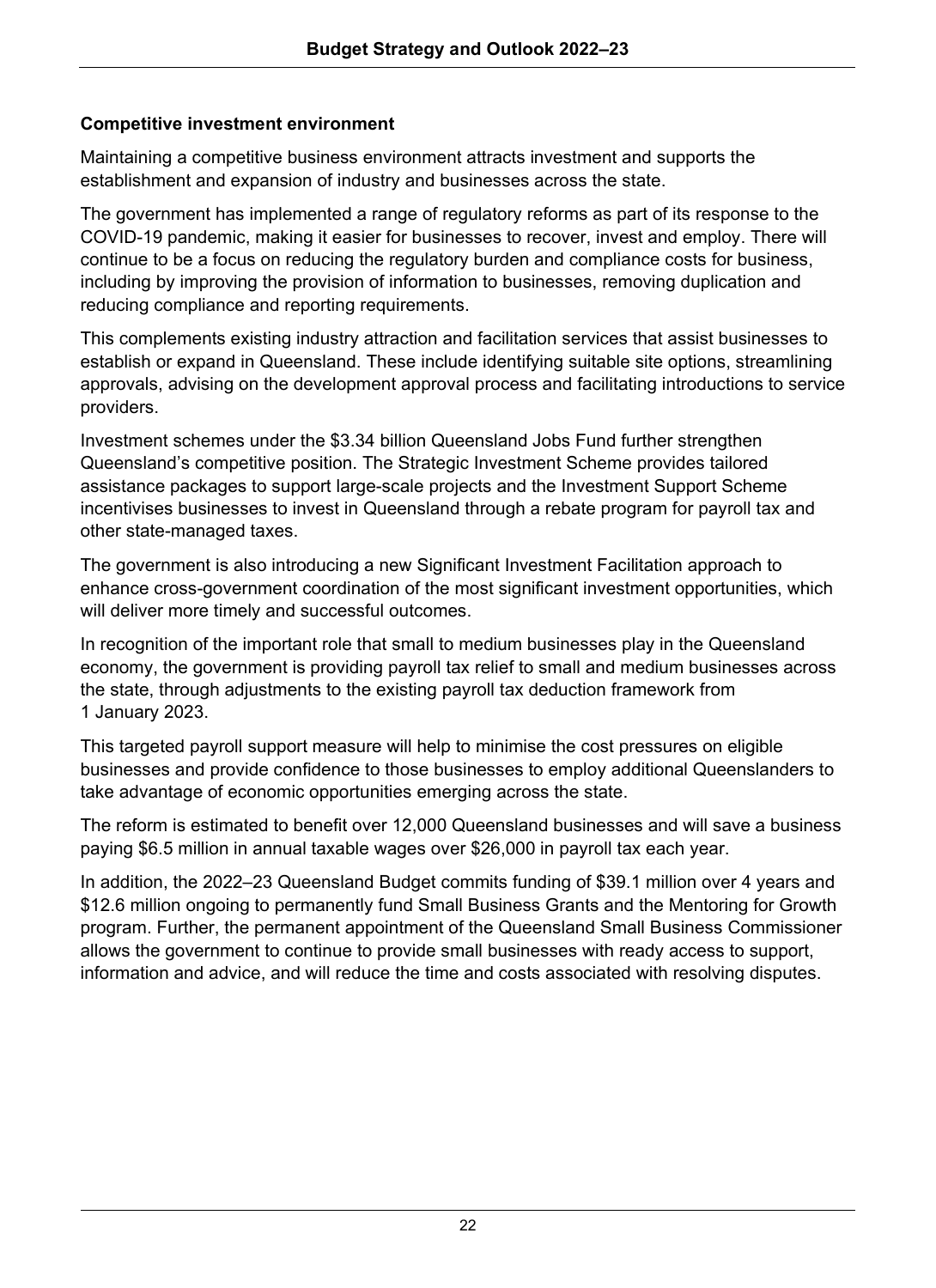# **Box 1.4 Productivity**

A more productive economy improves the living standards of all Queenslanders and allows real wages to grow.

While many factors influence productivity, the government can play an important role through robust policy and regulatory settings and the efficient delivery of services.

The Queensland Government is progressing its productivity reform agenda by:

- developing productivity-enhancing reforms and initiatives across a broad range of priority areas, including:
	- investments in better services such as health, mental health and education that will improve social and economic participation
	- infrastructure that improves mobility and supply chain connectivity through the government's capital program of \$59.126 billion over 4 years to 2025–26.
- ensuring new and existing regulations are necessary, fit-for-purpose and well designed
- identifying and progressing regulatory reforms where regulation may impede investment in new industries and technologies
- improving the way regulators administer and enforce regulation to reduce the regulatory burden on business and the community
- working with the Queensland Small Business Commissioner to identify regulatory reform priorities to support small business.

# **1.4 Better services**

Queensland's investment in the provision of health, education, justice and social services will raise living standards, provide the skills and wellbeing for individuals and households to participate in the economy, and help achieve a fairer environment that drives job creation.

## **1.4.1 Enhancing education and digital services**

Access to quality learning and education is essential for young Queenslanders to thrive and participate in the state's growing economy. Since March 2015 there has been a 13.75 per cent increase in the numbers of teachers in state schools. Overall, the 2022–23 Queensland Budget provides \$19.6 billion for education and training statewide in 2022–23.

The 2022–23 Queensland Budget includes \$389.5 million for new primary schools to open in 2025 and 2026 in Caboolture West, Caloundra South, Ripley Valley, Greater Flagstone and Bahrs Scrub, \$20 million over 2 years to upgrade school playgrounds and tuckshop facilities, and \$118.6 million over 2 years for additional classrooms at schools experiencing increases in enrolment.

This investment builds on the government's \$1 billion Great Schools, Great Future infrastructure commitment and brings total investment under the Building Future Schools Program to \$3 billion since 2015.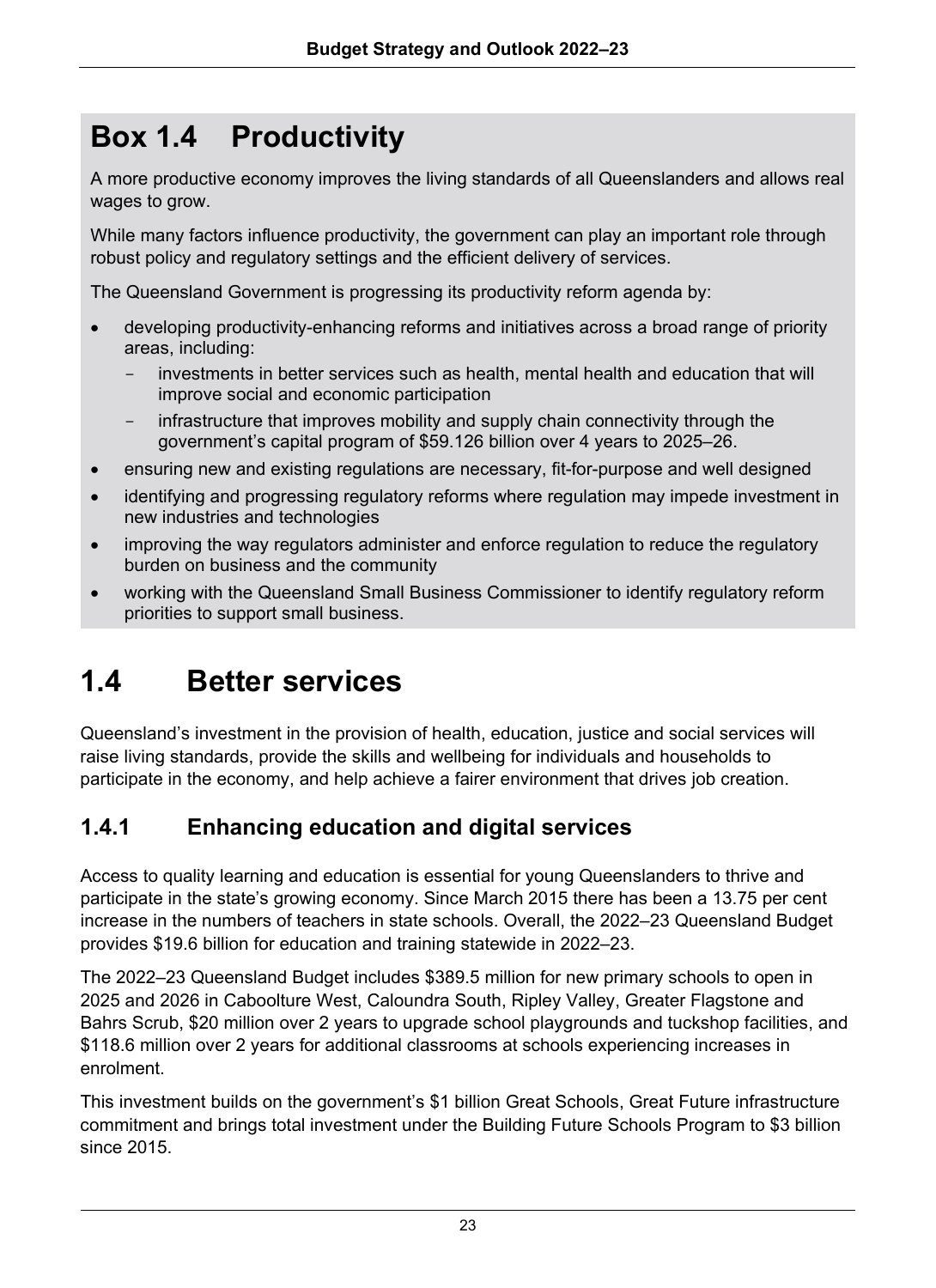This Budget also includes additional funding of \$80.6 million over 3 years to support the transition to a new resourcing model for students with disability, and \$13.3 million in 2022–23 to expand the Share the Dignity in Queensland Schools initiative, which provides free period packs to all state schools, outdoor education centres and student residential facilities.

To improve the delivery of education services to young people in the youth justice system, additional funding of \$27.6 million over 5 years and \$6.5 million per year ongoing is also provided to increase the teacher to student ratio for education staff working in Queensland's 3 youth detention centres.

Digitalisation benefits Queensland households and businesses and is a catalyst for skills development, creating and communicating knowledge, innovation and service delivery.

Adoption of technology enables businesses to expand their delivery of goods and services to new customers and markets and increase their competitiveness. Households also gain access to more channels to purchase goods and services, and can improve access to services, such as education and telehealth.

Recognising that telecommunications is an Australian Government responsibility, the Queensland Government still plays a critical role in enhancing the growth of the digital economy in Queensland and its economic benefit by investing in essential infrastructure and skills development.

The government previously announced up to \$190 million over 5 years to make internet speeds 200 times faster for all Queensland state schools. This partnership with Telstra includes \$110 million for exchange upgrades, benefitting communities and businesses in hundreds of regional and remote areas.

Digitalisation also improves the delivery of government services. This Budget includes \$126.9 million over 5 years to digitise Queensland Courts and the Queensland Civil and Administrative Tribunal and \$30.4 million over 4 years to upgrade Queensland Corrective Services' Integrated Offender Management System.

## **1.4.2 Supporting communities and keeping Queenslanders safe**

The Queensland Government is committed to supporting vulnerable Queenslanders, with substantial funding commitments in the 2022–23 Queensland Budget including:

- Child Protection Services \$2.2 billion over 5 years and \$500 million per year ongoing for out of home care services in response to significant, ongoing pressures arising from an increase in demand in the child protection system
- Youth Justice Investment \$78.8 million over 4 years and \$18.9 million per year ongoing from 2025–26 to continue the Youth Justice Strategy reforms
- Strengthening Social Services in Queensland \$125.6 million over 4 years and \$19 million per year ongoing to strengthen the community and social services sector with a focus on elevating the role and function of neighbourhood and community centres and to support delivery of the government's response to the Parliamentary Inquiry into Social Isolation and Loneliness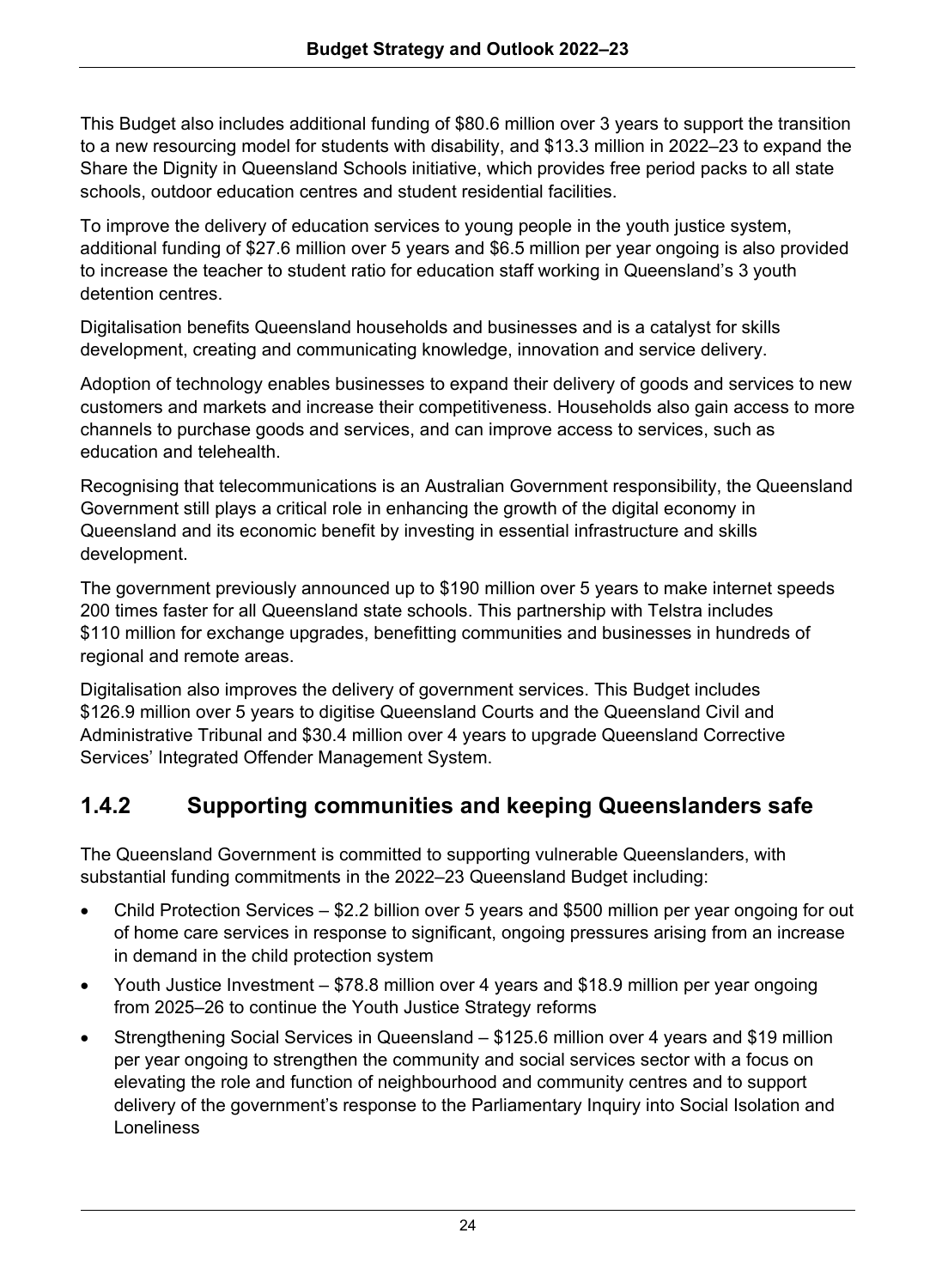# **Box 1.5 Parliamentary Inquiry into Social Isolation and Loneliness**

The government is delivering on its commitment to address social isolation and loneliness.

On 27 May 2021, the Legislative Assembly agreed to a motion that the Community Support and Services Committee inquire into and report on social isolation and loneliness in Queensland. The Committee issued its report, which contained 14 recommendations, on 6 December 2021, and the government tabled its final response on 6 June 2022.

The government response supported, or supported in principle, all of the recommendations of the Committee.

The 2022–23 Budget includes a significant investment to support this response, providing \$51.8 million to increase existing neighbourhood and community centre base operational funding, ensuring the ongoing viability and maximum benefit from this important part of our social services infrastructure. The Inquiry report highlighted the invaluable role that neighbourhood and community centres play in promoting social inclusion and reducing loneliness.

This Budget also provides \$4 million over 4 years for a new Innovation Fund that will support the delivery of community-led responses to local issues, with a focus on responding to the causes and impacts of social isolation and loneliness.

Additional funding of \$2.1 million has also been provided to support activities recommended by the inquiry report, including to support the further development of plans and initiatives to address social isolation and loneliness, and development of training and resources to support workers and volunteers in the community and social services sector.

This forms part of the government's total funding of \$125.6 million over 4 years and \$19 million ongoing to strengthen social services in Queensland.

The government is also protecting communities and keeping Queenslanders safe through the \$2.878 billion provided in 2022–23 for policing services. The government is continuing to provide an additional 2,025 police personnel by 2025, which is the biggest increase in police resourcing in almost 30 years.

This Budget also includes \$174.6 million to fund the police capital program, including facilities, motor vehicles, vessels and other essential equipment, to support quality frontline police services.

Women's economic security and safety is an important focus of the government's 5-year *Queensland Women's Strategy 2022–27*. The strategy provides a framework for improving outcomes for women and girls, supporting them to freely participate and succeed in economic, social and cultural opportunities.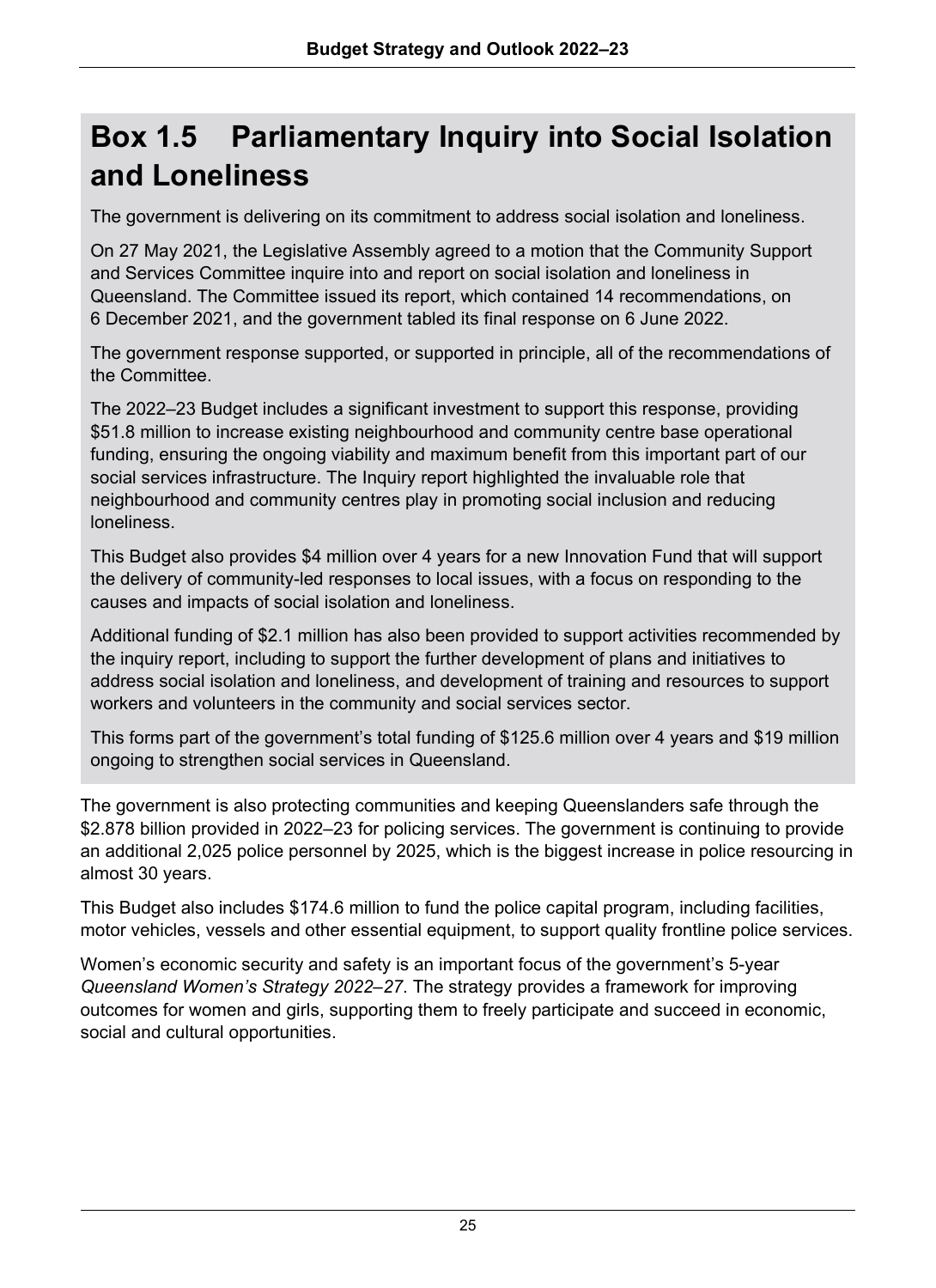The 2022–23 Queensland Budget commits \$363 million over 5 years and \$61.3 million ongoing as part of the Queensland Government response to the Queensland Women's Safety and Justice Taskforce *Hear her voice – Report one – Addressing coercive control and domestic family violence in Queensland,* for system-wide reform and criminalising coercive control. A further \$19.2 million is provided over 4 years for specialist domestic, family and sexual violence support services and programs for women in custody.

# **1.5 Protecting Queenslanders' lifestyle**

Queensland's strong economy and enviable lifestyle have made the state a destination of choice for Australians, with net interstate migration in Queensland the highest of all states and territories during 2020–21. Net interstate migration rose even higher in the September quarter 2021, to an annual change of 40,600 persons, the highest annual change since the December quarter 1994 and well above the next highest state of Western Australia with 6,100 persons.

The 2022–23 Queensland Budget continues to invest in protecting the environment and maintaining Queensland's great way of life while Queenslanders and Queensland businesses realise the opportunities of a growing economy.

## **1.5.1 Cost of living support**

The current global inflationary environment is driving up the cost of living around the world. This is the result of a combination of factors, including the easing of COVID-19 restrictions supporting strong domestic demand, COVID-related disruptions to global supply chains and geo-political instability driving a surge in commodity prices.

While Queensland's housing prices remain broadly less expensive than in many of the other states and territories, Queensland has also experienced significant inflationary pressures.

The 2022–23 Queensland Budget is progressing several initiatives that will provide short-term and long-term solutions to reduce cost of living pressures.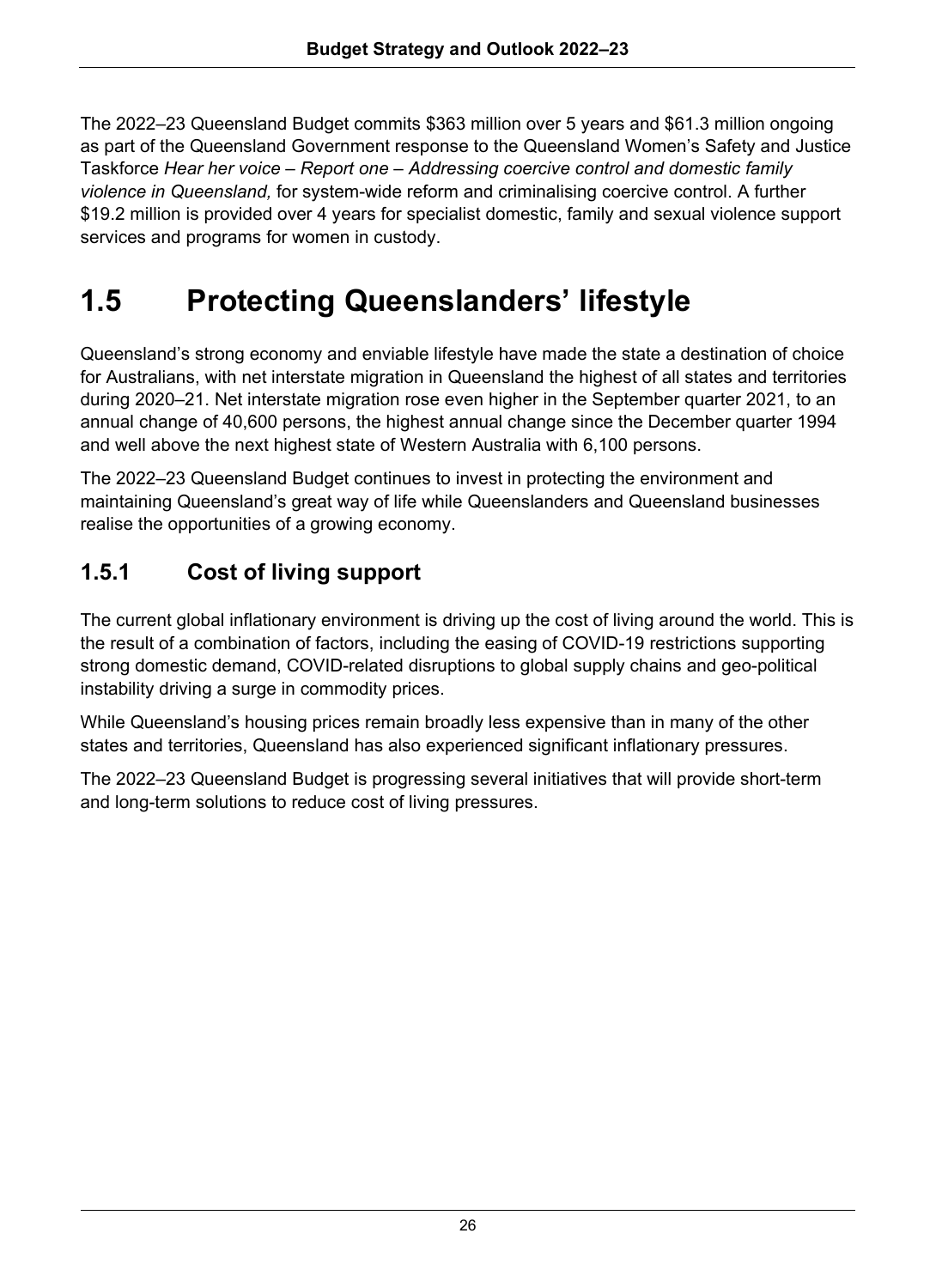# **Box 1.6 Concessions, subsidies and discounts**

The Queensland Government provides a significant range of concessions, subsidies, discounts and rebates every year which help reduce transport, housing, healthcare, education, water and energy costs for millions of Queensland households.

In 2022–23, the value of these concessions is \$6.786 billion, an increase of more than 10 per cent from 2021–22.

This includes a total of \$385 million in 2022–23 to support Queensland households with a \$175 Cost of Living Rebate, with the government having allocated a total of \$1.185 billion to provide households with a total of \$575 in direct financial assistance through electricity bill rebates since April 2018.

Since the Palaszczuk Government's first budget in 2015–16, total government spending on concessions has increased by 44 per cent. This increase has, on average, outpaced inflation by 1.4 per cent per annum.

As part of the government's commitment to address housing affordability challenges, the *government managed housing rental rebate* supports approximately 54,700 low income households and has increased from \$363.1 million in 2015–16 to \$541.3 million in 2022–23.

*General Transport Concessions* for bus, rail and ferry services have risen from \$1.357 billion in 2015–16 to \$2.140 billion in 2022–23. *Energy concessions* help provide affordable power to households and businesses and have increased from \$689.5 million in 2015–16 to \$1.336 billion in 2022–23. Significant concessions provided in the 2022–23 Budget include:

- \$153.9 million for the School Transport Assistance Scheme, which provides funding for low-income households to reduce the costs of travelling to school
- \$180.7 million for the Oral Health Scheme, providing free dental care to eligible clients and their dependents
- \$195.8 million for Vehicle and Boat Registration Concessions available to a range of groups, including Queensland Seniors Card holders, to reduce registration fees
- \$799.1 million in rail network and infrastructure funding to ensure the safety and reliability of the rail network and reduce access charges for users
- \$245.7 million for the User Choice Training Subsidy which helps fund training and assessment costs for Queensland apprentices and trainees
- \$201.2 million for the Certificate 3 Guarantee Tuition Fee Subsidy, which supports eligible Queenslanders to obtain their first post-school Certificate III qualification.

These concessions make a real difference to the lives of Queenslanders. For example, in 2022–23 a retired couple in their seventies living in their own home in South East Queensland with no dependents, both with a Queensland Seniors Card and on the pension, will receive concessions including a \$372 electricity rebate, a \$120 South East Queensland water subsidy, \$200 for council rates and \$81 for reticulated natural gas.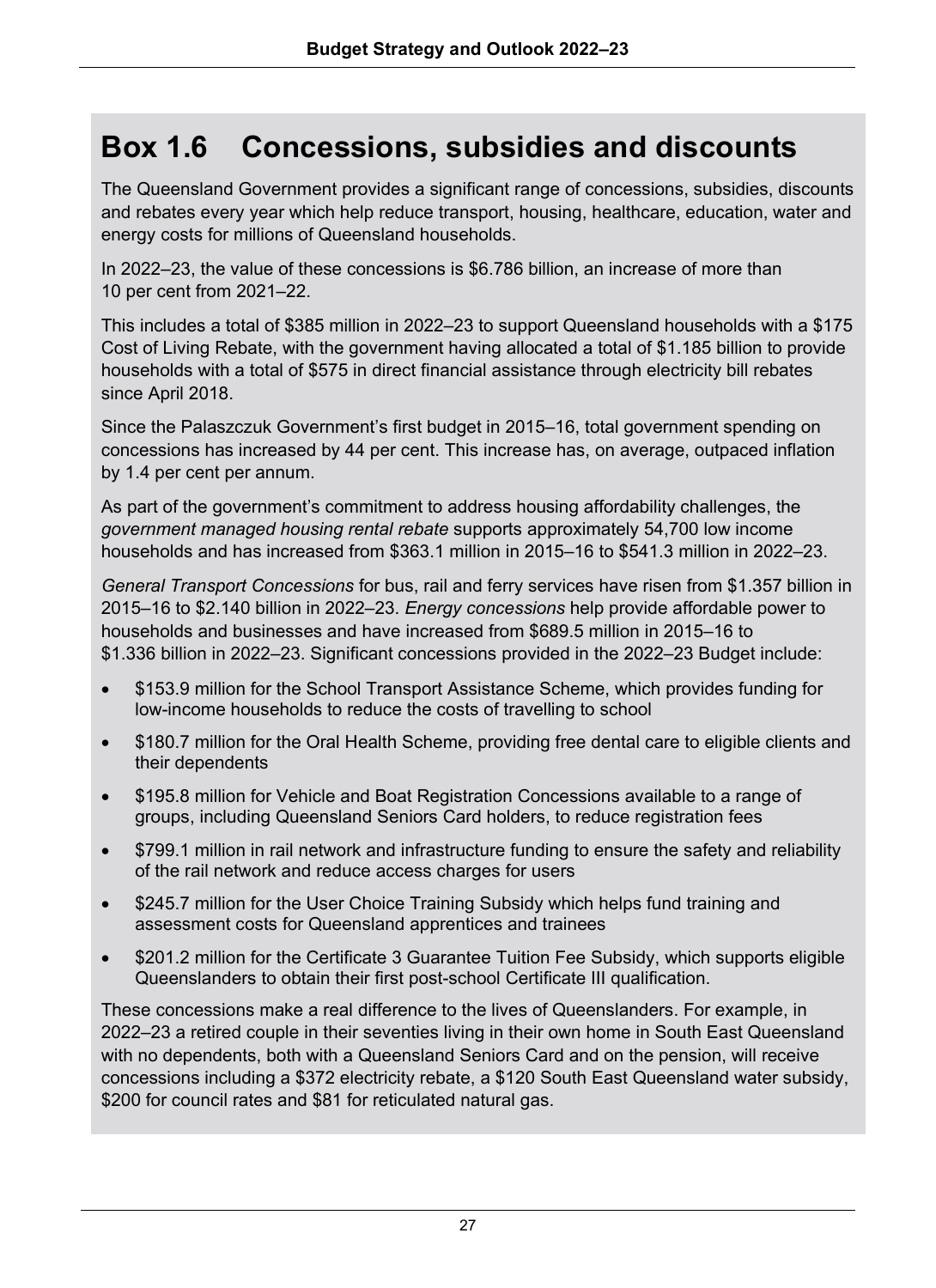They will also receive a reduction of around \$174 on the annual registration of their small 4 cylinder car, and a \$175 Cost of Living Rebate on their electricity bill. In total they save \$1,122 on these concessions. In addition, they are entitled to discounted travel on public transport, saving 50 per cent on fares.

A low-income family in social housing with 2 children in senior high school could be eligible for around \$10,600 in Queensland Government concessions in 2022–23, including up to \$590 in school textbook and resources allowance, a \$175 Cost of Living Rebate on their electricity bill and an average rental benefit of around \$9,900.

Housing affordability is a national issue requiring action from all levels of government.

Finding appropriate and affordable housing has become more challenging for many Australians in light of the exceptionally strong performance of the housing market in recent times.

The resulting higher prices, record low rental vacancy rates, and increased rents underscore the need for well-targeted government support and action.

# **Box 1.7 Housing affordability**

The Queensland Government is committed to ensuring policy and regulatory settings support the delivery of quality housing at an accessible price for all Queenslanders, including through investments in affordable and social housing, an effective planning system, and direct support for home buyers.

Queensland's \$15,000 Queensland First Home Owners' Grant is one of the most generous in Australia and is available for properties up to a value of \$750,000, enabling more first home buyers to get into the market while also boosting housing supply.

Queensland's transfer duty settings are also highly competitive, with lower effective rates of duty than other states and territories for most home values and providing generous concessions for first home buyers worth up to \$15,925.

Increased supply of land and development opportunities support more affordable housing. The Queensland Government is planning and supporting the delivery of new land supply and homes across Queensland communities through a broad range of initiatives, including through progressing a new legislative framework for Priority Growth Areas that will better integrate land use and infrastructure planning.

The 2022–23 Queensland Budget builds on existing actions with funding of:

- \$150 million over 3 years to increase the Catalyst Infrastructure Fund (subject to a minimum co-investment by developers) to unlock development and increase the supply of housing in the state's Priority Development Areas
- \$50 million over 3 years, \$35 million held centrally, for the Growth Acceleration Fund to support the delivery of priority trunk infrastructure in the Caboolture West growth area and other targeted growth areas in South East Queensland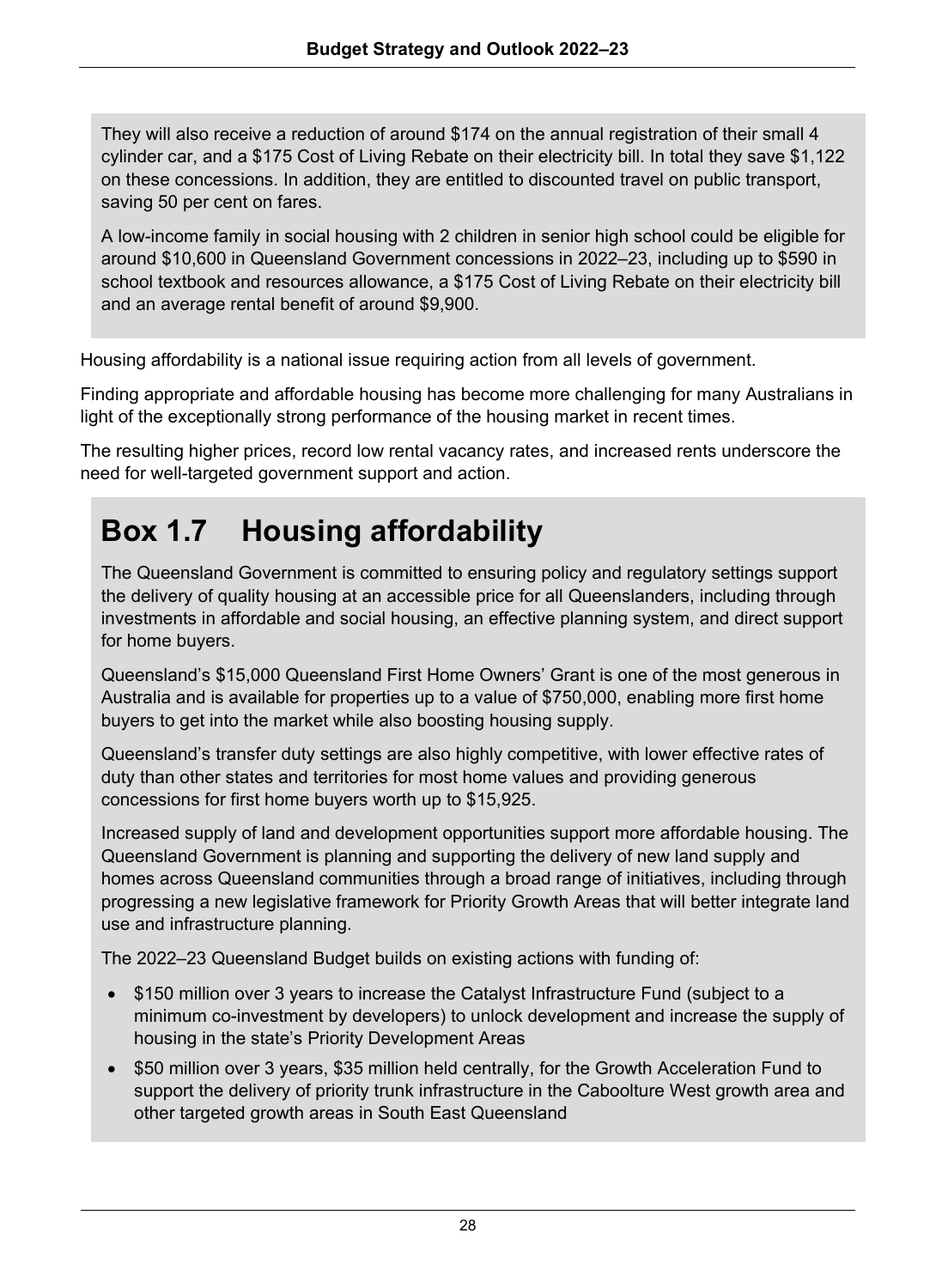• \$10 million over 2 years to support the Growth Areas Team to address land supply, population growth and property development challenges across South East Queensland.

The Queensland Government is backing the largest concentrated investment in social housing in Queensland's history, with \$1.9 billion in funding over 4 years under the *Housing and Homelessness Action Plan 2021–2025*. This is supported by returns from the \$1 billion Housing Investment Fund, a long-term fund with returns to drive new supply to support current and future social and affordable housing needs.

Under the Action Plan, the Queensland Government will deliver 7,400 new dwelling commencements across Queensland.

The 2022–23 Queensland Budget builds on this investment with further targeted support to address youth homelessness across Queensland, with \$29.8 million over 4 years and \$10 million per year ongoing. This will deliver new frontline service initiatives that provide housing with support for young people as they work toward social and economic independence. This is a key action under the Queensland *Housing and Homelessness Action Plan 2021–2025*.

### **1.5.2 Transport infrastructure that keeps pace with population**

Over \$7.3 billion is budgeted for transport portfolio capital investment in 2022–23, such as road, rail, port, bus, cycling and marine infrastructure to meet the needs of the growing population and mitigate risks, such as traffic congestion.

Critical projects include the Cross River Rail Project to improve travel across South East Queensland, construction of the Coomera Connector Stage 1 and Gold Coast Light Rail Stage 3 and priority upgrades to the Pacific Motorway.

The 2022–23 capital program also includes investment in several key projects on the Bruce Highway, improving safety and supporting jobs across the regions, including:

- \$1.065 billion to plan, preserve and construct the Rockhampton Ring Road
- \$1 billion to construct Cooroy to Curra (Section D)
- \$662.5 million to upgrade the highway from 4 to 6 lanes between Caboolture-Bribie Island Road and Steve Irwin Way
- \$500 million funding injection for the Bruce Highway, noting the Queensland Government's priority for upgrades between Mackay and Proserpine, and between Gladstone and Rockhampton
- \$481 million to duplicate the highway from 2 to 4 lanes as part of the Cairns Southern Access Corridor (Stage 3), from Collinson Creek in Edmonton to the Wrights Creek area near Gordonvale
- \$350 million for the Mackay Port Access upgrade, to improve access to the Port of Mackay while addressing urban congestion in North Mackay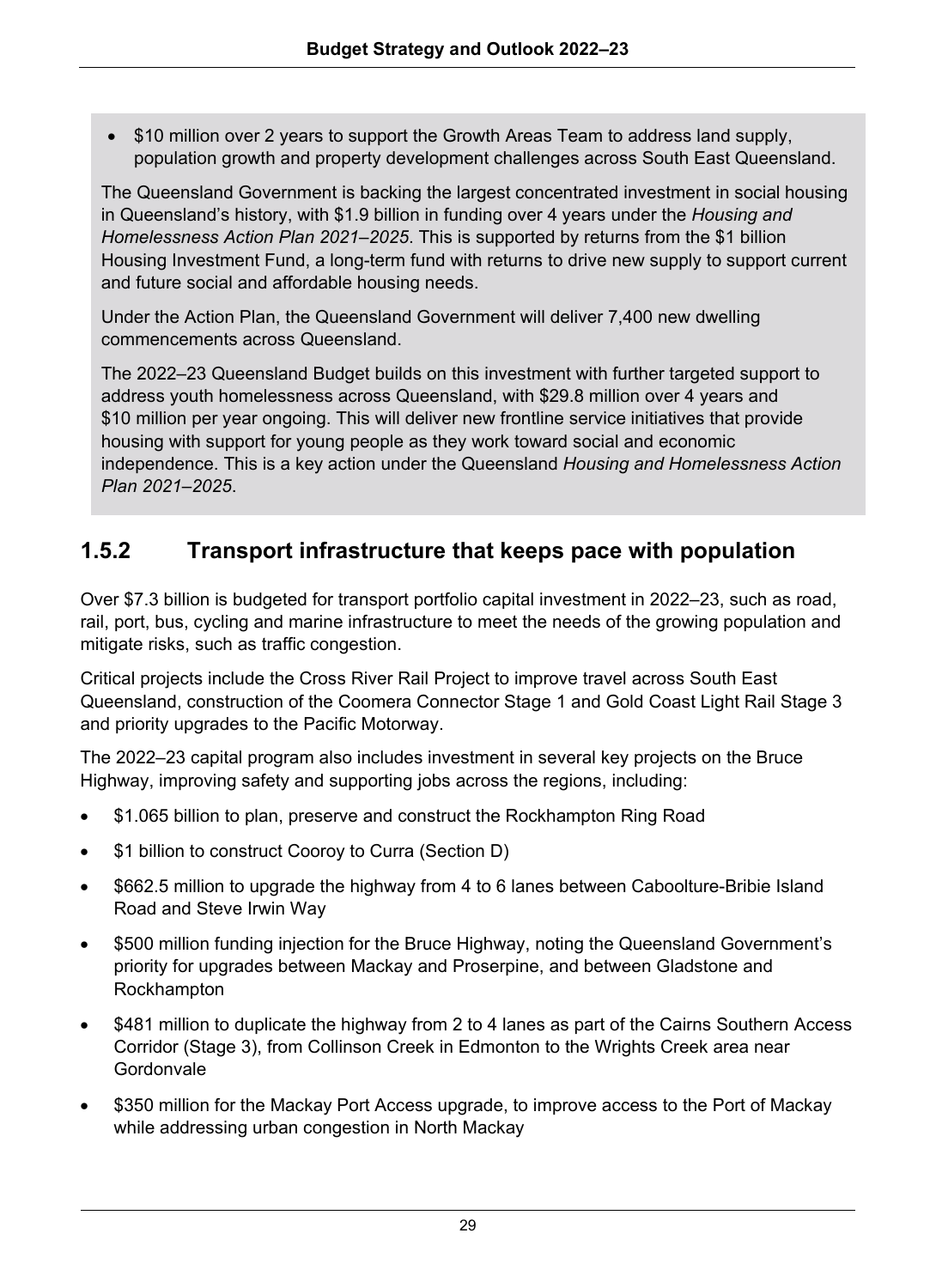• \$336 million to increase the flood immunity, safety and efficiency of the Bruce Highway and future-proof the road to cater for growing traffic volumes at Tiaro.

These investments will connect businesses and regions across the state, mobilise people and goods, help enhance the state's productivity, and drive economic activity and job creation.

## **1.5.3 Towards the Brisbane 2032 Olympic and Paralympic Games**

The announcement of Queensland as the host of Brisbane 2032 presents Queensland with the opportunity to showcase the state on the global stage and leave a legacy that will define the state for decades to come. In addition to the direct benefits and jobs from Brisbane 2032, the event will create ongoing benefits through increased trade and investment activity.

The 10-year horizon to Brisbane 2032 provides for the state to effectively progress planning, design and delivery of critical infrastructure which will both support South East Queensland's long-term growth and enable successful delivery of Brisbane 2032. The Queensland Government continues to work closely with Games Partners, including the Australian Government, on funding arrangements for Brisbane 2032 as part of this critical planning work.

The establishment of the Organising Committee for the Brisbane 2032 Olympic and Paralympic Games (OCOG) in December 2021 and inaugural meeting of the OCOG Board in April 2022 were important milestones for Brisbane 2032. A key priority for the OCOG Board is securing third party funding arrangements so its responsibilities for delivering Brisbane 2032 are achieved on a cost neutral basis.

To support effective planning for Brisbane 2032, the government is investing \$59.3 million over 4 years and \$4.7 million per year ongoing for the Brisbane 2032 Taskforce to lead activities across the Queensland Government. This will support preparation of the 2032 Games Legacy Program and planning and design of infrastructure to support delivery of Brisbane 2032, including venues and athletes' villages. It will also support priority transport projects being delivered in South East Queensland to manage growth in the region and support the Games transport task.

The 2022–23 Queensland Budget provides \$31.4 million over 2 years from 2023–24 to extend the 2032 High Performance Strategy to help prepare elite Queensland athletes to achieve world class success at Paris 2024 and leading up to Brisbane 2032.

A further \$100 million over 4 years is being invested to establish the Go for Gold Fund (School Sports Infrastructure). This program will deliver new and upgraded sports infrastructure for schools across the state, with a focus on encouraging sports participation.

## **1.5.4 Protecting Queensland's environment**

Queensland has a diverse natural environment that underpins the economy and allows Queenslanders to enjoy recreational activities, events and sports that support wellbeing.

To ensure protection of this valuable space, the government has committed \$262.5 million over 4 years to continue delivery of *Queensland's Protected Area Strategy 2020–2030*, providing conservation and carbon positive outcomes. This 10-year plan is directly supporting the growth, better management and sustainability of the state's protected areas.